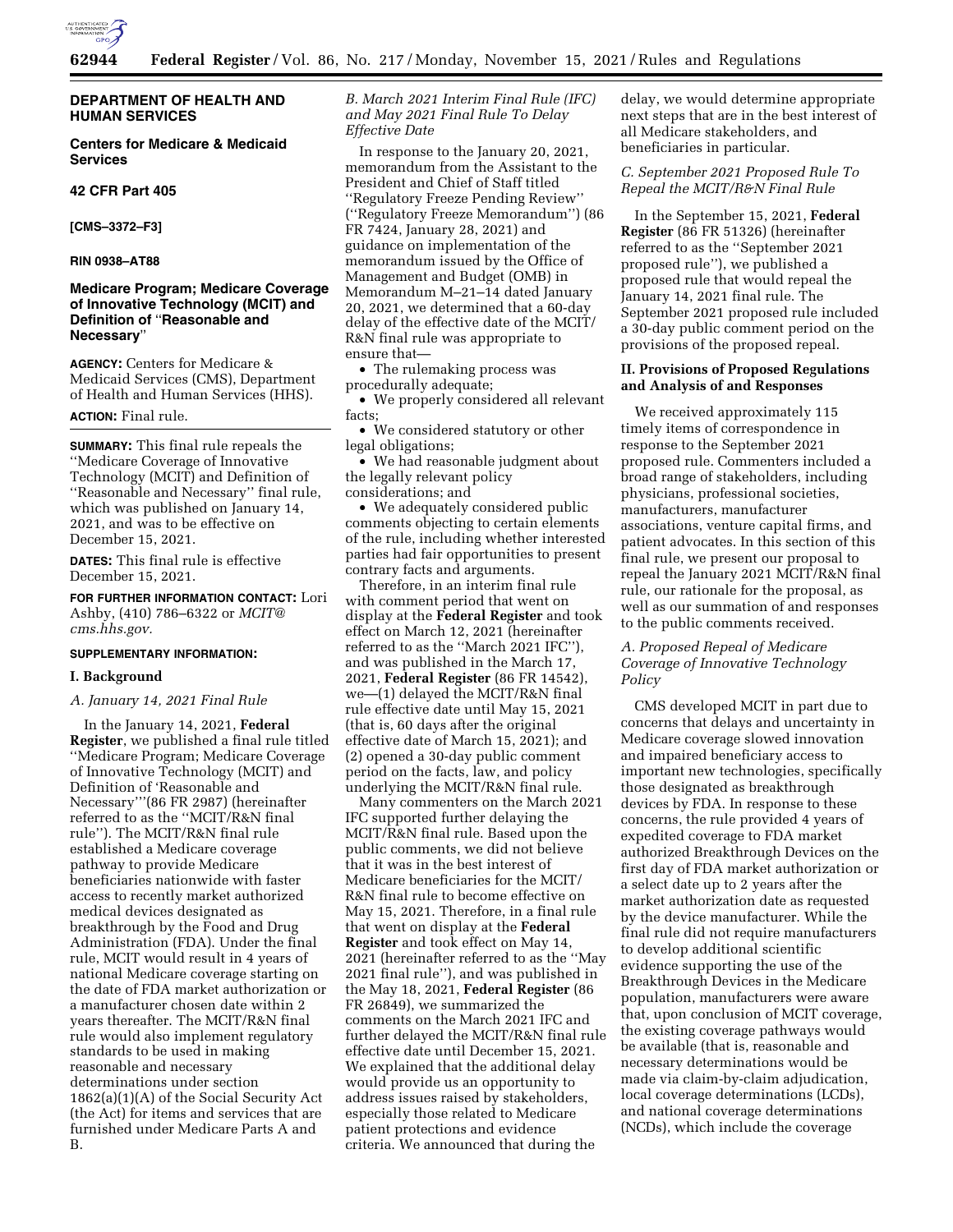with evidence development pathway). The NCD and LCD development processes include reviews of publicly available clinical evidence to determine whether or not the items or services are reasonable and necessary and would be covered by Medicare.

As we noted in the September 2021 proposed rule, we believe that the finalized MCIT/R&N rule is not in the best interest of Medicare beneficiaries because the rule may provide coverage without adequate evidence that the Breakthrough Device would be a reasonable and necessary treatment for the Medicare patients that have the particular disease or condition that the device is intended to treat or diagnose. We have had a growing concern that the provisions that we established in the MCIT/R&N final rule to protect Medicare patients may not have been sufficient. We received comments on this issue again in our subsequent rules that delayed the effective date. By repealing that rule, we can better address those safety concerns in the future. As commenters have noted, the agency must balance competing interests. Although we continue to be in favor of increasing access to new technologies, we are also mindful that sometimes those devices have unknown or unexpected risks. The Medicare program will need to include adequate safeguards to act in those situations.

While the rule tried to address stakeholder concerns about accelerating coverage of new devices, concerns persist about the availability of clinical evidence on Breakthrough Devices when used in the Medicare population as well as the benefit or risks of these devices with respect to use in the Medicare population upon receipt of coverage. Based on the comments received throughout the development of the MCIT pathway, we do not believe that the final rule as currently drafted is the best way to achieve the goals of MCIT as outlined in the MCIT/R&N final rule, in particular, to more precisely meet the needs Medicare beneficiaries and other stakeholders in a timely fashion. We believe that there are other ways to achieve our stated goals. This may include better utilizing existing pathways or conducting future rulemaking.

As noted in the May 2021 final rule, our prior policies permitted the Medicare program to deny coverage for particular devices if we learned that a particular device may be harmful to Medicare beneficiaries. Specifically, Medicare Administrative Contractors (MACs) could have denied claims under certain circumstances (86 FR 26851, May 18, 2021). Under the MCIT/R&N

final rule, this case-specific flexibility would have been removed. While we could remove coverage through the NCD process, we would be able to expeditiously remove a Breakthrough Device from the MCIT coverage pathway for only limited reasons, such as if FDA issued a safety communication or warning letter regarding the Breakthrough Device or removed the marketing authorization for a device. This limitation on our authority is impracticable as it may lead to preventable harm to Medicare beneficiaries and it impedes Medicare's ability to make case-by-case determinations regarding whether a device is reasonable and necessary based on clinical evidence. After reviewing Breakthrough Devices with FDA authorization that would be eligible for MCIT, we no longer believe that CMS should grant full national coverage solely based on Breakthrough Designation. While the FDA reviews a device to ensure it meets the applicable safety and effectiveness standard, there is often limited evidence regarding whether the device is clinically beneficial to Medicare patients. We believe this is a key factor in determining coverage under Medicare. The FDA's focus is the safety and effectiveness profile of devices for the intended population, and while these devices may improve symptoms for some patients, the risk-benefit profile may be different for older patients. Further evidence development is needed to better inform medical decision making generally as well as Medicare coverage under the reasonable and necessary standard.

While the MCIT/R&N final rule would have provided expedited Medicare coverage following market authorization for breakthrough designated devices, there is currently no FDA requirement that Medicare beneficiaries must be included in clinical studies needed for market-authorization. Because the MCIT/R&N final rule also did not require data concerning Medicare beneficiaries to fill this gap in evidence specific to Medicare patients, there is the potential that Medicare would cover devices, even in the absence of data demonstrating that the device is reasonable and necessary for Medicare patients. The FDA definition of a medical device is broad, and includes a wide range of products, such as surgical sutures, joint replacements, blood glucose monitors, stents, and implanted valves. After reviewing FDA-designated Breakthrough Devices that have FDA authorization and eligible for MCIT, CMS has concluded that in treating all

breakthrough devices similarly, the MCIT/R&N final rule could establish insufficient beneficiary protections for certain devices. Accordingly, we have determined that repealing the MCIT/ R&N final rule and revisiting the policy is in the best interest of Medicare patients.

In response to the March 2021 IFC, several medical device manufacturers suggested that, for inclusion in MCIT, FDA pivotal studies should require inclusion of sufficient numbers of Medicare beneficiaries (86 FR 26851, May 18, 2021). We note that a simple proportional requirement may be insufficient, particularly for studies with the smaller sample sizes that are typical for medical devices; valid statistical conclusions require that clinical studies be sufficiently powered to reliably assess risks and benefits in the Medicare population. Certain proponents of accelerated Medicare coverage have argued that FDA's determination that a product meets applicable safety and effectiveness standards for marketing authorization should be sufficient to support Medicare coverage of Breakthrough Devices. However, after further consideration of all public comments, we no longer agree that the FDA safety and effectiveness standards alone are sufficient to support open-ended Medicare coverage. FDA and CMS act under different statutes that have different goals. The standard for Medicare coverage (that is, a determination that a device is reasonable and necessary for the diagnosis or treatment of illness or injury or to improve the functioning of a malformed body member) is not synonymous with the standards for FDA marketing authorization of devices, which are not specific to the Medicare population. Since we issued the MCIT/ R&N final rule, we have a better understanding and a growing realization of the consequences of incorporating FDA standards into Medicare decision making to the degree stated in the final rule. We have fully considered the implications, especially in terms of how this would hamper CMS' ability to address unanticipated harms that may arise in the Medicare population. CMS no longer believes that it is appropriate to grant all FDA market authorized Breakthrough Devices automatic coverage solely based on its Breakthrough Designation. While the FDA reviews devices to ensure they meet applicable safety and effectiveness standards, there is often limited evidence regarding whether the device is clinically beneficial to Medicare patients. As stated earlier, this is an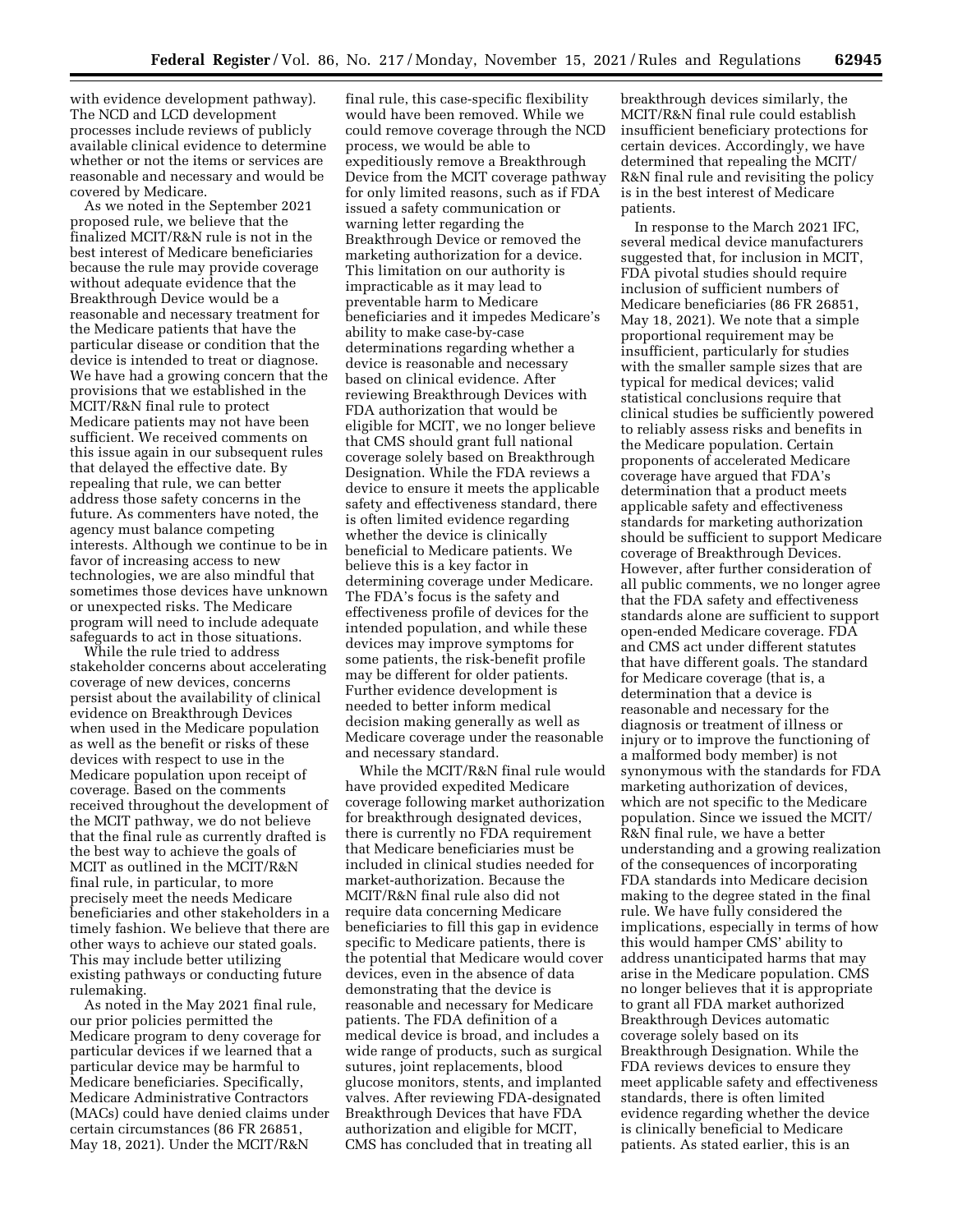important consideration in determining the type of coverage under Medicare. For example, when only limited evidence on health outcomes was studied for the Medicare population, it is unclear whether Medicare should cover the device with evidence development or should only provide coverage for certain patients, practitioners, or health care facilities. Immediate, broad, unrestricted Medicare coverage under this circumstance could lead to patient harm. Information specific to Medicare populations is important to better inform medical decision making generally, as well as Medicare coverage under the reasonable and necessary standard. Among other things, FDA conducts premarket review of certain devices to evaluate their safety and effectiveness and determines if they meet the applicable standard to be marketed in the United States. In doing so, FDA relies on scientific and medical evidence that does not necessarily include patients from the Medicare population. In general, under the Medicare statute, CMS is charged with determining whether items and services are reasonable and necessary to diagnose or treat an illness or injury or to improve the functioning of a malformed body member. One consideration for CMS in making national coverage determinations under the reasonable and necessary standard is whether the item/service improves health outcomes for Medicare beneficiaries. For CMS, the evidence base underlying the FDA's decision to approve or clear a device for particular indications for use has been crucial for determining Medicare coverage through the NCD process. CMS looks to the evidence supporting FDA market authorization and the device indications for use for evidence generalizable to the Medicare population, data on improvement in health outcomes, and durability of those outcomes. If there are no data on those elements, it is difficult for CMS to make an evidence-based decision whether the device is reasonable and necessary for the Medicare population.

It is important to determine whether Medicare beneficiaries' health outcomes are improved because these individuals are often older, with multiple comorbidities,<sup>1</sup> and are often

underrepresented or not represented in many clinical studies.

1. Evidence Development and Patient Safety

The Medicare national coverage determination process includes a robust review of available clinical evidence and focuses on the Medicare population to make reasonable and necessary determinations. In contrast, the MCIT pathway would establish an expedited 4-year coverage pathway for all Breakthrough Devices that fall under a Medicare benefit category without a specific requirement that the device must demonstrate it is reasonable and necessary for the Medicare population. In general, Medicare patients have more comorbidities and often require additional and higher acuity clinical treatments which may impact the outcomes differently than the patients generally enrolled in early clinical trials. These considerations are often not addressed in the device development process.

When we issued the MCIT/R&N final rule on January 14, 2021, we responded to commenters who suggested that CMS should take a different approach. Some commenters suggested that we should require manufacturers to provide data about Medicare outcomes before providing coverage as reasonable and necessary. Other commenters suggested that we provide incentives to manufacturers to include Medicare beneficiaries in clinical studies, similar to CMS's Coverage with Evidence Development (CED) paradigm, before coverage under section 1862(a)(1)(A) of the Act was allowed (86 FR 2990, January 14, 2021).<sup>2</sup> In response to the March 2021 IFC, additional commenters supported evidence development as part of the requirements to participate in the MCIT pathway. Some commenters noted that some clinical trials that were conducted to support market authorization through the Breakthrough Devices pathway lack data on patients older than 65, patients with disabilities, and patients with end stage renal disease (ESRD). They asserted that the absence of this clinical information poses some uncertainty about whether FDA's determination of safety and efficacy could be generalized to the

Medicare population (86 FR 26850 and 26851, May 18, 2021).

In response to commenters' concerns about expedited coverage without adequate evidentiary support, CMS agrees that guaranteeing coverage for all Breakthrough Devices receiving market authorization for any Medicare patient could be problematic if there is insufficient evidence demonstrating a health benefit or addressing the additional risks for Medicare beneficiaries (86 FR 26850 and 26851, May 18, 2021). We noted that a Breakthrough Device may only be beneficial in a subset of the Medicare population or when used only by clinicians within a certain specialty to ensure benefit. Without additional clinical evidence on the device's clinical utility for the Medicare population or appropriate providers, it is challenging to determine appropriate Medicare coverage of newly marketauthorized Breakthrough Devices (86 FR 26850 and 26851, May 18, 2021).

We recognize that the breakthrough designation may be granted by FDA before sufficient clinical evidence is available to prove there is a health benefit for Medicare patients. FDA has explained in guidance that because decisions on requests for breakthrough designation will be made prior to marketing authorization, FDA considers whether there is a "reasonable expectation that a device could provide for more effective treatment or diagnosis relative to the current standard of care (SOC) in the U.S'' for purposes of the designation. This reasonable expectation can be ''supported by literature or preliminary data (bench, animal, or clinical)''.3 Without sufficient evidence developed to show the device improves health outcomes for Medicare beneficiaries, it may be challenging for the Medicare program to determine the health benefit of these devices for Medicare beneficiaries. Public comments expressed concern about how the Medicare population is often excluded from clinical trials due to age and health status.

Previously, in the MCIT/R&N final rule, we noted that ''device coverage under the MCIT pathway is reasonable and necessary for a duration of time under section 1862(a)(1)(A) of the Act because the device has met the very unique criteria of the FDA Breakthrough Devices Program'' (86 FR 2988, January

<sup>1</sup> Davide L Vetrano, M.D., Katie Palmer, Ph.D., Alessandra Marengoni, M.D., Ph.D., Emanuele Marzetti, M.D., Ph.D., Fabrizia Lattanzio, M.D., Ph.D., Regina Roller-Wirnsberger, M.D., MME, Luz Lopez Samaniego, Ph.D., Leocadio Rodríguez-Mañas, M.D., Ph.D., Roberto Bernabei, M.D., Graziano Onder, M.D., Ph.D., Frailty and Multimorbidity: A Systematic Review and Meta-

analysis, *The Journals of Gerontology: Series A,*  Volume 74, Issue 5, May 2019, Pages 659–666, *[https://doi.org/10.1093/gerona/gly110.](https://doi.org/10.1093/gerona/gly110)* 

<sup>2</sup>CMS, Guidance for the Public, Industry, and CMS Staff Coverage with Evidence Development, available at *[https://www.cms.gov/medicare](https://www.cms.gov/medicare-coverage-database/details/medicare-coverage-document-details.aspx?MCDId=27)[coverage-database/details/medicare-coverage](https://www.cms.gov/medicare-coverage-database/details/medicare-coverage-document-details.aspx?MCDId=27)[document-details.aspx?MCDId=27.](https://www.cms.gov/medicare-coverage-database/details/medicare-coverage-document-details.aspx?MCDId=27)* 

<sup>3</sup>Food and Drug Administration, Breakthrough Devices Program Guidance for Industry and Food and Drug Administration Staff, 9, available at: *[https://www.fda.gov/media/108135/download.](https://www.fda.gov/media/108135/download)*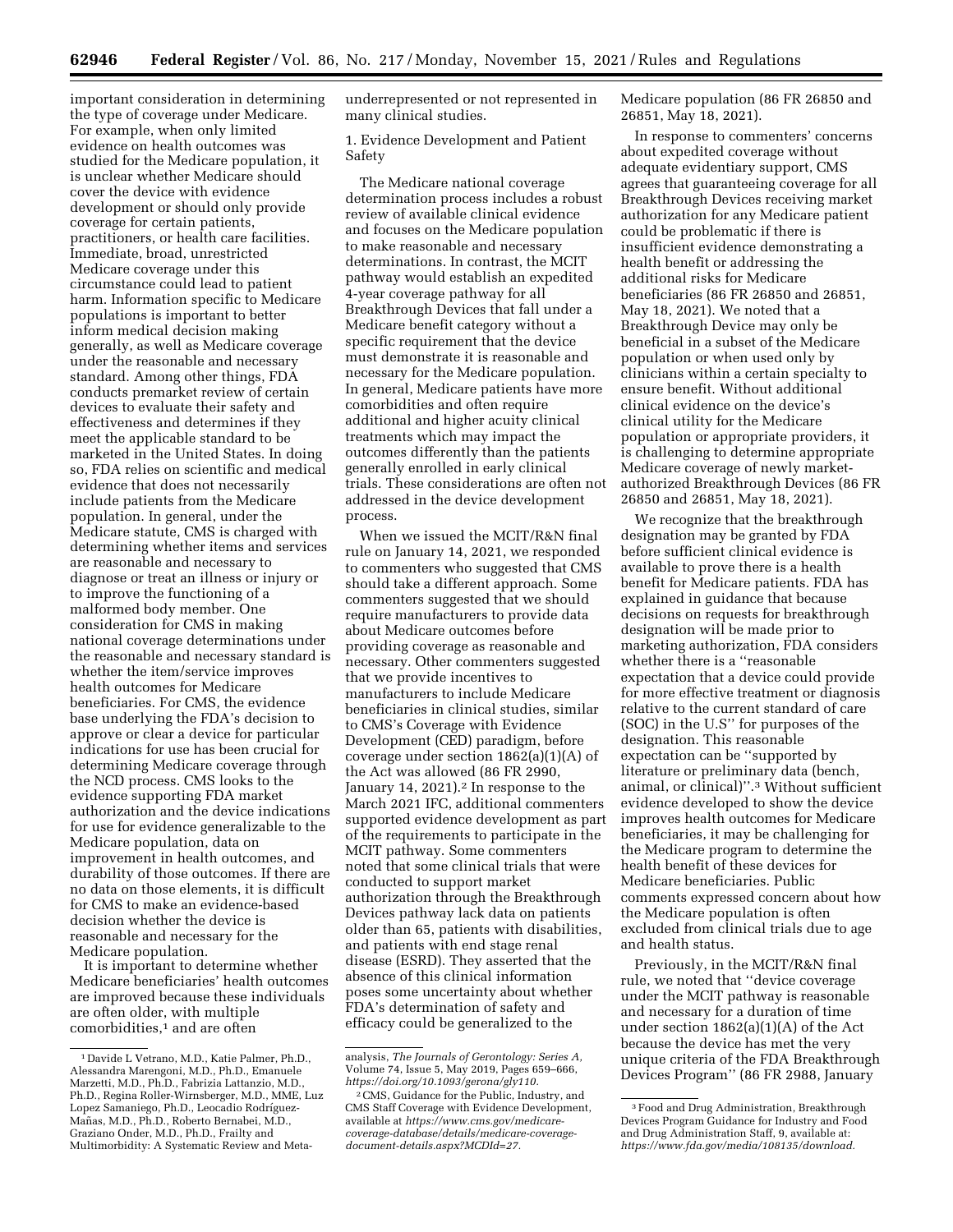14, 2021).4 Through further consideration of the breakthrough designation process, we have changed our position on this issue and determined that Breakthrough Device designation is not, by itself, sufficient for expedited Medicare coverage purposes. Rather, as explained previously, we understand that FDA may grant a device breakthrough designation when the device has shown a ''reasonable expectation'' of providing more effective treatment or diagnosis of a life-threatening or irreversibly debilitating disease or condition relative to the current U.S. SOC and that it meets the other criterion for designation in section 515B(b)(2) of the Federal Food, Drug, and Cosmetic Act (FD&C) Act (21 U.S.C. 360e-3(b)(2)). CMS acknowledges that we have changed our position on this issue after further consideration of public comments and after considering the full range of FDA designated Breakthrough Devices from diagnostic laboratory tests to implanted valves. As noted previously, we do not believe that granting broad national coverage solely on Breakthrough Device designation alone is in the best interest of beneficiaries or the Medicare program, as this approach does not provide CMS with the necessary flexibility to establish beneficiary safeguards, similar to the patient protections we include in NCDs, specifically CED NCDs, for some of these devices that do not have an evidence base generalizable to the Medicare population. Under the MCIT/ R&N final rule, CMS would not be able to include any beneficiary safeguards until the conclusion of the 4-year expedited coverage period and upon completion of an NCD. While we acknowledge that improvements can be made to the existing coverage processes, the inability for CMS to establish beneficiary safeguards under the MCIT/ R&N final rule is a significant limitation that can lead to potential beneficiary harm. For these reasons we no longer believe it is in the best interest of Medicare patients to base expedited multiyear, broad national coverage through section 1862(a)(1)(A) of the Act on Breakthrough Device designation alone.

Clinical studies that are conducted in order to gain market authorization for FDA Breakthrough Devices are not required to include information on patients with similar demographics and characteristics of the Medicare population. A potential reason there

may not be a strong evidence base specific to the Medicare population could include the desire by device manufacturers to demonstrate the safety and effectiveness of a device as clearly as possible. To achieve this aim, many studies impose stringent exclusion criteria that disqualify individuals with certain characteristics, such as comorbidities and concomitant treatment, that might make the effect of the investigational device more difficult to determine. Consequently, the safety and effectiveness of a device for older patients with more comorbidities may not be well understood at the time of FDA market authorization.

Additionally, there may be devices designated as breakthrough that do not have adequate data on the effectiveness of the device for the Medicare population. Without such evidence, it is possible that Medicare would be covering and paying for devices that may have little or no Medicare relevant clinical evidence to assist physicians and patients in making treatment decisions. Separate from information and evidence submitted for breakthrough designation and market authorization, is the concept of postmarket evidence development. Without requiring any evidence development specific to Medicare patients following market authorization, there may not be any evidence to demonstrate whether the device is beneficial after the conclusion of MCIT coverage after 4 years. Evidence-based coverage policy is essential to our objective of improving health outcomes while delivering greater value. Supportive clinical evidence that ensures a device is both safe and effective and reasonable and necessary in the Medicare population is crucial in order to grant coverage for a device under section 1862(a)(1)(A) of the Act. Such evidence is used to determine whether a new technology meets the appropriateness criteria of the longstanding Medicare Program Integrity Manual Chapter 13 definition of reasonable and necessary.5 We believe that it is important to require manufacturers participating in an innovative coverage pathway, such as MCIT, to produce evidence that demonstrates the health benefit of the device and the related services for patients with demographics similar to that of the Medicare population.

In response to the March 2021 IFC, some commenters cited evidence that FDA-mandated postmarket studies are

not reliably completed (less than 20 percent of required studies are completed within 3 to 5 years after market authorization),6 and asserted that evidence demonstrating a device's health benefit in Medicare beneficiaries is essential. Commenters also recommended that CMS outline in guidance documents the types of evidence that would be acceptable for applications for national or local coverage determinations once the MCIT pathway's 4 years had expired, such as real-world data or randomized, controlled trials (86 FR 26851, May 18, 2021). By voluntarily developing this evidence during the time a device is covered under the MCIT pathway, the manufacturer could have the evidence base needed for one of the other coverage pathways after the MCIT pathway ends. The MCIT/R&N final rule did not require manufacturers of Breakthrough Devices to develop evidence as part of their participation requirements under MCIT. In the May 2021 final rule, we noted that numerous commenters, including physicians with experience in clinical research and medical specialty societies, sought modifications to the MCIT/R&N final rule regarding evidence development, including the addition of real-world evidence requirements. We agree that guidance documents or similar publications outlining the types of evidence that would be acceptable for requests for NCD and LCDs is a good idea. We are continuing to explore additional opportunities to more efficiently publish relevant health outcomes for different disease treatments. CMS is working on the best and most efficient manner to communicate what are important health outcomes. As was noted by commenters in response to the March 2021 IFC, early and unrestricted adoption of devices may have adverse consequences that may not be easy to reverse. CMS expects physicians to consider the available evidence and assess the care needs of each patient when considering the best treatment options. However, by guaranteeing coverage of devices based solely on breakthrough status and FDA marketing authorization, rather than also taking into account whether the device provides an effective, reasonable and necessary treatment for Medicare patients, there may be an incentive for physicians to use a device that has coverage under the MCIT pathway rather than a device that is not covered under the MCIT pathway but is nonetheless covered under an existing coverage pathway and that may be more

<sup>4</sup> 86 FR 2988 (January 14, 2021) *available at [https://www.govinfo.gov/content/pkg/FR-2021-01-](https://www.govinfo.gov/content/pkg/FR-2021-01-14/pdf/2021-00707.pdf) [14/pdf/2021-00707.pdf.](https://www.govinfo.gov/content/pkg/FR-2021-01-14/pdf/2021-00707.pdf)* 

<sup>5</sup>CMS, Medicare Program Integrity Manual, Chapter 13, 13.5.4, *available at [https://](https://www.cms.gov/regulations-and-guidance/guidance/manuals/downloads/pim83c13.pdf) [www.cms.gov/regulations-and-guidance/guidance/](https://www.cms.gov/regulations-and-guidance/guidance/manuals/downloads/pim83c13.pdf) [manuals/downloads/pim83c13.pdf](https://www.cms.gov/regulations-and-guidance/guidance/manuals/downloads/pim83c13.pdf)* 6Rathi et al.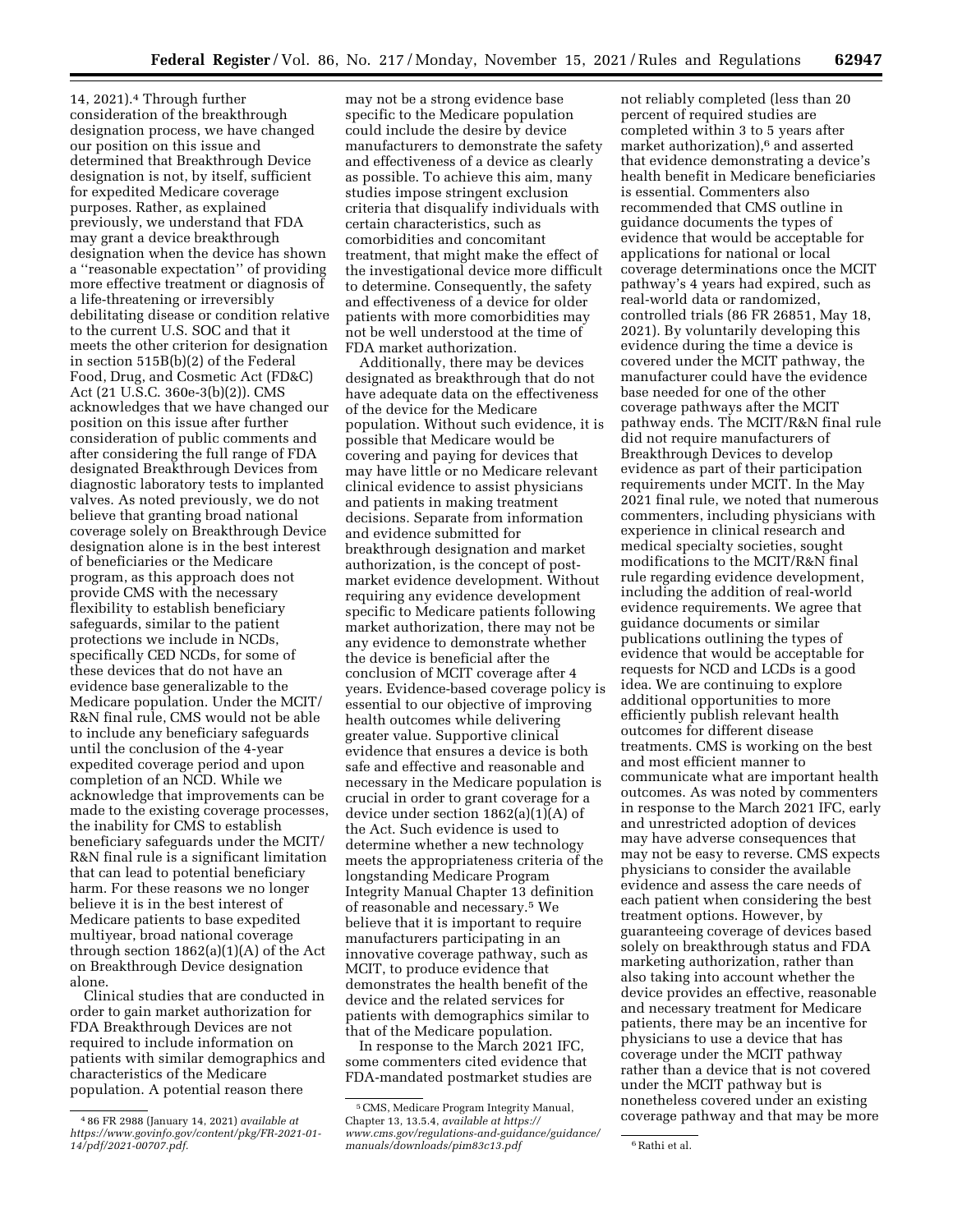beneficial to patients. We believe that providers' clinical treatment decisions should take the individual needs of the patient into account; therefore, we seek to avoid incentivizing the use of MCITcovered devices when an alternative item or service may be more appropriate.

While the MCIT/R&N final rule may provide beneficiaries and manufacturers an assurance of national Medicare coverage, evidence development under MCIT as previously finalized is voluntary and there was no requirement that manufacturers conduct studies to generate evidence to demonstrate clinical benefit to Medicare patients. We acknowledge that we no longer believe that voluntary evidence development, as provided for in the MCIT/R&N final rule, is in the best interests of Medicare beneficiaries as we believe such evidence is key to determining the best treatments for Medicare patients to ensure that the benefits of treatments outweigh the potential harms. For devices that lack evidence that is generalizable to the Medicare population, we believe it is important for such evidence to be developed and some public commenters suggested that we establish the coverage criteria (for example, provider experience, site of service, availability of supporting services) to ensure delivery of highquality, evidence-based care.

While we proposed to repeal the MCIT/R&N final rule, and we now finalize the repeal of the MCIT/R&N rule, this action does not prohibit coverage of Breakthrough Devices. As we noted in the May 2021 final rule, even without the MCIT/R&N final rule in effect, a review of claims data showed that Breakthrough Devices have received and are receiving Medicare coverage when medically necessary. As more Breakthrough Devices achieve market authorization, and as we continue to examine claims data, we are learning that many of the eligible Breakthrough Devices are coverable and payable through existing mechanisms, such as bundled payments. Some Breakthrough Devices may be addressed by an existing LCD or NCD. New items and services can also be adjudicated on a claim-by-claim basis and be covered and paid under the applicable Medicare payment system if the MAC determines them to be reasonable and necessary for specific patients upon a more individualized MAC assessment. The MACs may take into account a beneficiary's particular clinical circumstances to determine whether a beneficiary may benefit from the device. CMS acknowledges, among other factors, that MCIT was developed in

response to stakeholder concerns about time lags and coverage uncertainty for devices subject to claim-by-claim coverage determinations. While these paths provide some coverage, it may not meet stakeholders' expectations of faster and more predictable coverage.

#### 2. Limitations of the MCIT Pathway

The MCIT/R&N final rule limited MCIT only to Breakthrough Devices. In accordance with section 515B of the FD&C (21 U.S.C. 360e–3), FDA's Breakthrough Devices Program is for certain medical devices and device-led combination products, and can include lab tests.7 To be granted a Breakthrough Device designation under the Breakthrough Devices Program, medical devices and device-led combination products must meet two criteria. The first criterion is that the device provides for more effective treatment or diagnosis of life-threatening or irreversibly debilitating human disease or conditions. The second criterion is that the device must satisfy one of the following elements:

• It represents a breakthrough technology.

• No approved or cleared alternatives exist.

• It offers significant advantages over existing approved or cleared alternatives.

• Device availability is in the best interest of patients (for more information see 21 U.S.C. 360e–3(b)(2)).

Some commenters to the September 2020 MCIT/R&N proposed rule expressed concern that the MCIT pathway could give specific technologies an unfair advantage that would be unavailable to subsequent market entrants, thereby decreasing innovation and market competition (86 FR 2998 and 2999). Commenters submitted a variety of alternative approaches to covering second-tomarket and non-breakthrough designated new technology to remedy this unintended consequence. Some commenters supported that CMS cover iterative refinements of the same Breakthrough Device for the duration of the original device's MCIT term. Other commenters suggested coverage under the MCIT pathway for subsequent similar breakthrough and nonbreakthrough designated devices of the same type and indication for the balance of the first device's MCIT term. Yet other commenters proposed that new market entrants that are very similar to

a Breakthrough Device should each receive the full 4 years of MCIT coverage, not tied to the timeline of the original product.

We acknowledge that we have changed our policy position on this issue after further consideration of all public comments received as we have worked to develop the MCIT pathway. We carefully considered the likelihood of reliance by stakeholders, including manufacturers and patients on the MCIT/R&N final rule and our decision to repeal the rule. Because the rule has never gone into effect we believe there has been minimal, if any, reliance on the MCIT/R&N final rule. Further, we believe we can work with stakeholders to achieve appropriate coverage through existing mechanisms. We also agree with commenters that there are many drawbacks to limiting coverage through the MCIT pathway only to those devices that are part of the Breakthrough Devices Program, and we now believe that any future alternative coverage pathway should not include this limitation. As noted previously, the potential incentives created by offering immediate coverage of Breakthrough Devices may disincentivize development of innovative technologies that do not meet the criteria for the Breakthrough Devices Program, such as some non-breakthrough-designated second-to-market devices and subsequent technologies of the same type. Additionally, we now believe a more flexible coverage pathway that leverages existing statutory authorities may be better able to provide faster coverage of new technologies to Medicare beneficiaries while prioritizing patient health and outcomes.

#### 3. Future Coverage Policy Rulemaking

While we proposed to repeal the MCIT/R&N final rule as it is currently written, we considered future policies and potential rulemaking to provide improved access to innovative and beneficial technologies. We are committed to exploring other policy options and statutory authorities for coverage that better suit the needs of Medicare beneficiaries and other stakeholders when the items or services are supported by adequate evidence. For example, we are planning on initiating several coverage process improvements, including engaging the Agency for Healthcare Research and Quality (AHRQ) to explore updating the CED study criteria, as well as exploring options of expediting the NCD process. It is our goal to address these issues in future rulemaking and/or subregulatory guidance.

<sup>7</sup>Breakthrough Devices Program Guidance for Industry and Food and Drug Administration Staff, available at *[https://www.fda.gov/media/108135/](https://www.fda.gov/media/108135/download) [download.](https://www.fda.gov/media/108135/download)*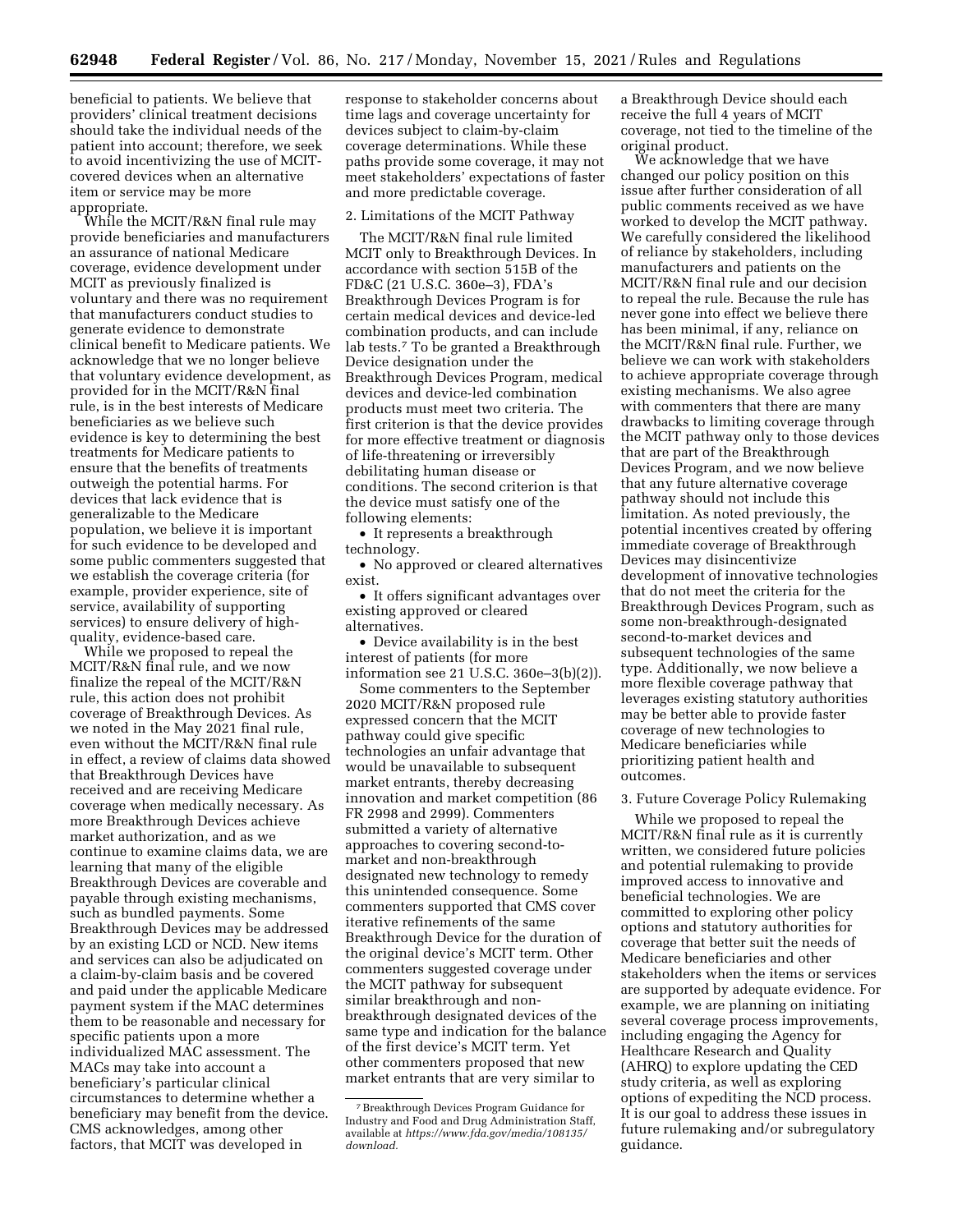*Comment:* Commenters from multiple stakeholder groups (manufacturers, physicians, associations, etc.) agreed with CMS' proposal to repeal the MCIT/ R&N final rule as they believe that the MCIT pathway as originally constructed was flawed and would not achieve the intended outcome of removing delays and uncertainty to improve beneficiary access to innovative technologies.

*Response:* We appreciate commenters' support for our proposal to repeal the MCIT/R&N final rule. We agree with commenters that while the MCIT/R&N final rule attempted to improve timeliness and predictability of coverage for new technologies, it was flawed in a number of ways that would have prevented predictable, timely coverage for beneficial devices and technologies. We agree with commenters that one of MCIT's limitations is that the MCIT/ R&N final rule would have granted up to 4 years of open-ended Medicare coverage for FDA designated Breakthrough Devices upon market authorization, with no conditions of coverage beyond the FDA approved or cleared indication(s) for use. Further, the rule only granted expedited coverage for designated Breakthrough Devices; it did not grant the same coverage to devices or technologies that may treat the same condition but are not FDA designated as a Breakthrough Device, or older devices/technologies that may be more beneficial. This uneven approach to important beneficial devices was concerning and must be addressed.

*Comment:* Some commenters from multiple stakeholder groups reiterated their concerns that the provision of expedited coverage for certain devices (that is, Breakthrough Devices) without adequate evidence on the Medicare population and no requirement to develop the evidence places beneficiaries at risk of significant harms. Commenters noted that this is especially problematic since Medicare beneficiaries often have comorbidities and may respond differently than other populations that comprise that majority of most clinical trial participants.

*Response:* We agree that the lack of requirements in the MCIT/R&N final rule for manufacturers to continue to develop evidence demonstrating improved health outcomes in the Medicare population was problematic. When there is a lack of evidence specific to the Medicare population it makes it difficult for CMS to ensure that devices are not posing additional risks in the Medicare population. Continuing to develop evidence generalizable to the Medicare population is important not only to payers, but is key to patients,

their caregivers and their treating clinicians to make the most informed decisions for their treatment. We continue to believe that it is important to require manufacturers participating in any innovative coverage pathway, such as MCIT, to produce evidence that demonstrates the health benefit of the device and the related services for patients with demographics similar to that of the Medicare population. It is our intention to address this issue in future rulemaking and we intend to hold at least two stakeholder public meetings in calendar year (CY) 2022 to inform our future policy-making in this space.

*Comment:* Several commenters noted that CMS already has mechanisms in place to provide coverage of Breakthrough Devices and that the repeal of the MCIT/R&N final rule would not prohibit coverage of these devices.

*Response:* We appreciate stakeholders' acknowledgement that even without the MCIT pathway, Breakthrough Devices have received and are able to receive Medicare coverage when medically necessary. We also recognize that it is important that stakeholders have transparent, predictable coverage. We are committed to working through this issue as we explore other policy options within our statutory authorities, including future rulemaking. As noted previously, we are planning on initiating several coverage process improvements, including engaging AHRQ to explore updating the CED study criteria, as well as exploring options of expediting the NCD process, and future rulemaking.

*Comment:* Many commenters indicated that a multitude of revisions would be needed to overcome MCIT's limitations and achieve its intended goals of faster and more predictable Medicare coverage. Commenters cited examples of revisions such as a process that would include benefit category determination (if needed), coding, payment, timeframes for coordinating with FDA, and clinical evidence assessment and development.

*Response:* We agree that the final MCIT/R&N rule has significant limitations and needs modifications. We will consider these issues as we engage in future rulemaking.

*Comment:* Some commenters reiterated their concerns that the MCIT/ R&N final rule does not specify, nor can it require, coverage criteria beyond the FDA approved or cleared indication(s) for use such as patient criteria and/or provider or facility qualifications or experience. Commenters expressed that clinical trial populations are typically different from the Medicare population, and thus, the evidence supporting those indication(s) for use are less germane to the Medicare population. Without an evidence development requirement pre or post coverage that includes Medicare patients, commenters are concerned about the absence of generalizable clinical evidence. Without information on Medicare patients, commenters are concerned about providers inferring proven performance of breakthrough devices regardless of patient characteristics or facility capabilities.

*Response:* We appreciate these comments. We will consider these comments as we refine our coverage processes. It is our intention to address this issue in future rulemaking and we intend to hold at least two stakeholder public meetings in CY 2022 to inform our future policy-making in this space.

*Comment:* There is general agreement among commenters that CMS can address the limitations of the MCIT pathway in future rulemaking. Several commenters recommended that CMS increase efforts to facilitate early engagement among manufacturers, CMS and FDA to discuss suitable trial designs, evidentiary goals, and to ensure that study populations are representative of the Medicare population.

*Response:* We appreciate the support for our proposal. We will consider all of these comments as we explore other policy options and statutory authorities as we explore future rulemaking to provide appropriate expedited access to innovative and beneficial technologies. We will hold at least two public stakeholder meetings in CY 2022 as we consider several initiatives to improve the coverage process.

*Comment:* Commenters offered suggestions for CMS to consider in the future as it develops an alternative expedited coverage pathway, including recommendations for how CMS could improve the MCIT pathway and better leverage and improve existing coverage mechanisms, such as parallel review, coverage with evidence development (CED) or the investigational device exemption (IDE) process, in addition to conducting future rulemaking. For example, commenters expressed strong support for CMS to leverage the CED paradigm to provide Medicare beneficiaries with access to new devices and technologies while additional evidence is generated to document a proven benefit for Medicare patients. These commenters noted CMS' past efforts with CED, specifically Transcatheter Aortic Valve Replacement (TAVR), and noted that CMS could require post market studies and data collection through a modified CED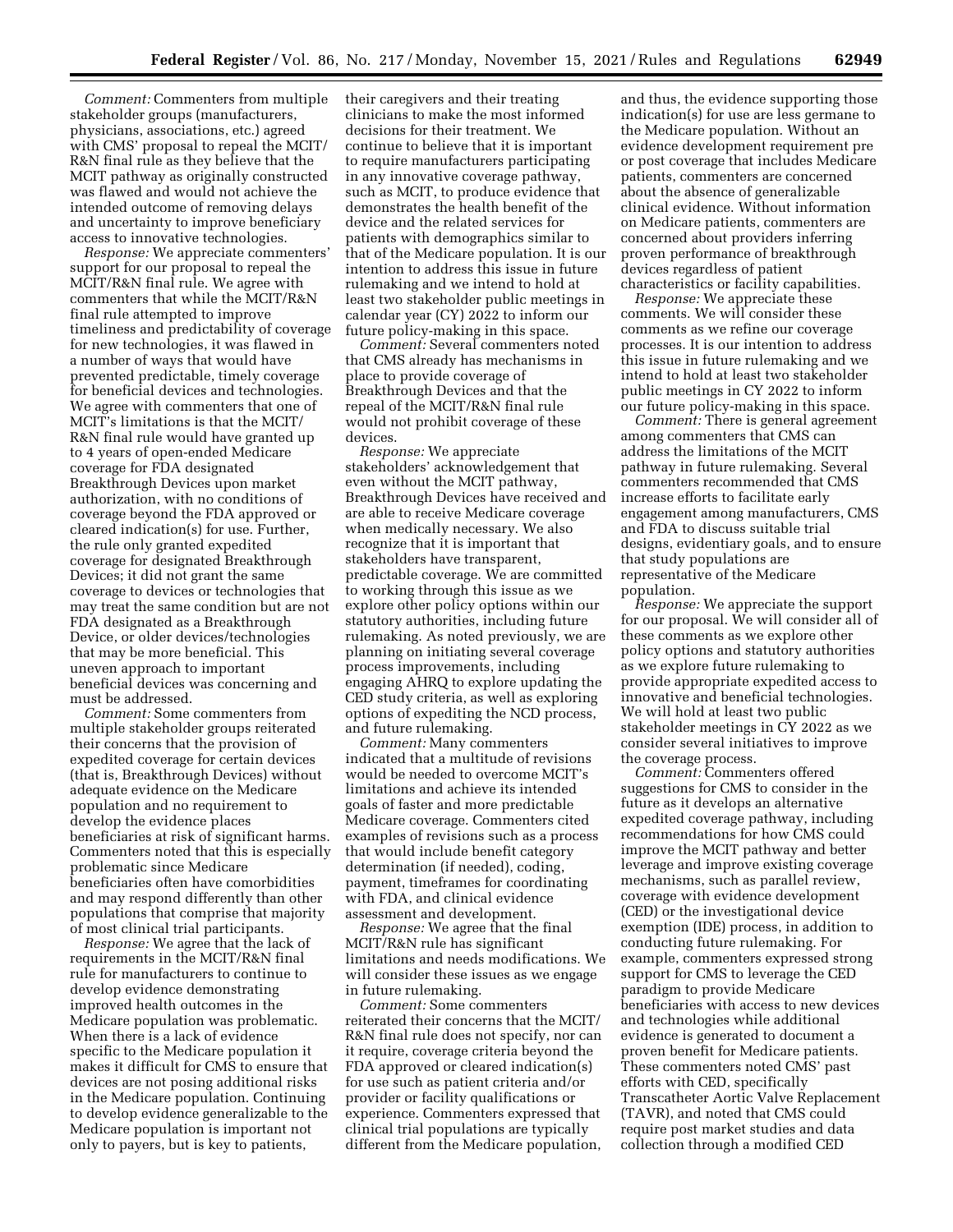paradigm to ensure that beneficiaries are gaining appropriate access to new technologies that improve health outcomes. Some commenters recommended that CED be time-limited so that the access restrictions that can sometimes accompany CED decisions do not last indefinitely especially in instances when the evidentiary questions of interest have been addressed. Commenters expressed the importance of collecting real world data to fill post-market evidence gaps and encouraged CMS to incorporate such data collection in an improved coverage pathway. These commenters noted that these new technologies need careful monitoring in real world populations.

*Response:* We appreciate all of the submitted recommendations for CMS to consider as we develop an alternative expedited coverage pathway. It is our intention to address this issue in future rulemaking and we intend to hold at least two stakeholder public meetings in CY 2022 to inform our future policymaking in this space.

Additionally, we currently have a number of initiatives underway to leverage existing coverage mechanisms and inform our efforts to facilitate improvements in coverage pathways. For example, CMS is engaged with the AHRQ to review the current CED study criteria and determine whether the criteria should be revised or updated. Similar to the last CED revision, if a revision is needed, we will use a transparent process that will include public participation such as public comment on any proposed revisions to the CED study criteria, and we will provide as well for public participation in a Medicare Evidence Development and Coverage Advisory Committee (MEDCAC) meeting which CMS will announce a date through a **Federal Register** notice and on the CMS Coverage website. For general information on MEDCAC, please see *[https://www.cms.gov/Regulations-and-](https://www.cms.gov/Regulations-and-Guidance/Guidance/FACA/MEDCAC)[Guidance/Guidance/FACA/MEDCAC.](https://www.cms.gov/Regulations-and-Guidance/Guidance/FACA/MEDCAC)* 

*Comment:* Many commenters representing a wide-range of stakeholder groups offered additional suggestions on improvements CMS can make to NCDs, including a recommendation that CMS should omit trial design specifications within NCDs and that CMS should address coverage of new indications in NCDs. Some commenters encouraged CMS to review NCD requests and issue NCD implementation instructions within specified timeframes. Several commenters asked that CMS prohibit concurrent NCD and LCD processes.

*Response:* We appreciate these comments and helpful suggestions offered by commenters on how CMS can improve the NCD process. We will consider these comments as we explore other policy options and statutory authorities to provide appropriate expedited access to innovative and beneficial technologies.

*Comment:* Several commenters requested that CMS ensure equity between fee-for-service and Medicare Advantage (MA) beneficiaries in an alternative expedited coverage pathway. Some of these commenters noted that MA plans often impose restrictive prior authorization requirements or decline to cover services that are routinely covered and paid for under fee-for-service Medicare, simply due to the absence of a LCD or NCD.

*Response:* We appreciate these comments and will consider this as we explore other policy options that may help to ensure coverage consistency among Medicare beneficiaries regardless of whether they are enrolled in fee-forservice or MA.

*Comment:* A few commenters suggested that as CMS takes future action to provide for an alternative expedited coverage pathway, that it provide expedited coverage for a class of devices rather than of a single device to ensure there is not inconsistent or delayed coverage of similar devices or technologies.

*Response:* We appreciate the comment and will consider this as we explore other policy options. It is our intention to address this issue in future rulemaking and we intend to hold at least two stakeholder public meetings in CY 2022 to inform our future policymaking in this space.

*Comment:* Some commenters reiterated their concerns that the MCIT pathway has the unintended consequence of limiting access to competitive devices. These commenters recommended that CMS consider broadening the technologies eligible for an expedited coverage pathway to replace MCIT beyond Breakthrough Devices in order to ensure a competitive and innovative marketplace. Several commenters suggested that such an expedited coverage pathway should not only include Breakthrough Devices but also other medical products that are the subject of FDA expedited programs, such as those that receive breakthrough therapy designation or are granted accelerated approval. Commenters specifically requested that screening tests, diagnostics, drugs and biologicals be included.

*Response:* We appreciate the comments and will further consider these comments as we explore other policy options and statutory authorities.

*Comment:* As noted previously, some commenters requested that drugs and biological products be included in an alternative expedited coverage pathway as they believe that delayed access to innovative drug and biologic therapies is just as detrimental as delays to innovative devices. However, a few commenters expressed the viewpoint that drugs and biological products not be included as inclusion may lead to unnecessary delays and access issues.

*Response:* We appreciate the comments and will further consider these comments as we explore other policy options and statutory authorities.

*Comment:* Several commenters reiterated their concerns that since the MCIT/R&N final rule was solely a coverage rule, a number of operational issues that would inhibit the successful implementation of the MCIT pathway still need to be addressed, including benefit category determination, coding and payment issues. Commenters indicated that the goals of MCIT cannot be achieved until these operational issues are resolved. Several commenters offered suggestions as to how CMS could remedy these issues, including modifications to existing operational processes. For example, these commenters recommended that CMS could adapt the processes used for the IDE, new technology add-on payment (NTAP) and transitional passthrough (TPT) to establish codes and payment for technologies in an expedited coverage pathway. Some commenters requested that any future rulemaking for an alternative expedited coverage pathway include coding and payment information.

*Response:* We appreciate these comments and agree we should consider all of the operational issues as we work to develop an alternative expedited coverage pathway. We will consider this comment as we initiate coverage process improvements, including engaging AHRQ to explore updating the CED criteria, as well as exploring options of expediting the NCD process, including future rulemaking.

*Comment:* Several commenters that explicitly stated their opposition to or disappointment with our proposal to repeal the MCIT/R&N final rule provided information and examples specific to their technologies for why an expedited coverage pathway similar to MCIT is needed. These commenters lauded MCIT as a significant advancement in removing delays in national coverage after FDA market authorization and uncertainty in the timing and duration of coverage to improve beneficiary access to innovative technologies.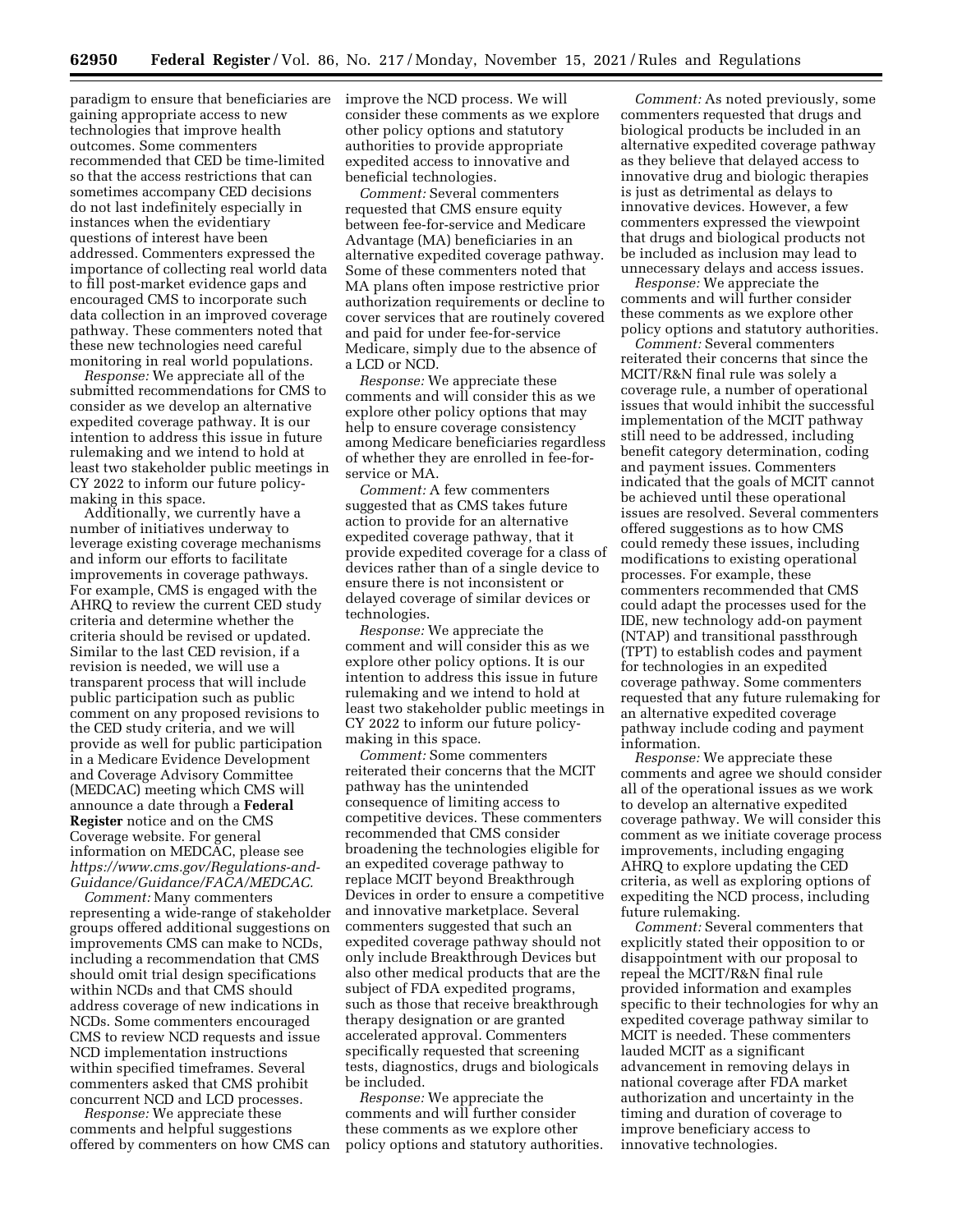*Response:* The majority of the comments citing specific examples of how MCIT is beneficial to its specific technology would likely face the operational challenges because after review of the commenters' devices, it was not clear whether there was a benefit category for the devices. At least one commenter's device would be part of a bundled payment and not separately payable. Because the MCIT/ R&N final rule did not address BCD issues, the MCIT/R&N final rule would likely not have resulted in the full coverage they were seeking. We are aware that there is concern when coverage decisions are made at the MAC level, specifically when an LCD is not applicable. This coverage uncertainty may also influence provider decisionmaking because they are reluctant to submit claims for services that may not be paid for by Medicare.

*Comment:* A commenter requested that CMS clarify how it intends to approach coverage and payment for prescribed digital therapeutics (PDTs) and include the information in the preamble to this final rule since it had not been addressed in prior MCIT/R&N rulemaking.

*Response:* We appreciate this comment. However, we are not responding to specific technology evaluations in this final rule as they are out of scope. We will consider this comment as we initiate several coverage process improvements.

*Comment:* Some commenters stated CMS should allow the MCIT/R&N final rule to go into effect on December 15, 2021, and subsequently issue a proposed rule with appropriate revisions to the MCIT pathway or release subregulatory guidance that addresses the numerous concerns rather than finalizing the repeal.

*Response:* We appreciate commenters sharing their belief that the rule should go into effect, but we disagree. While we acknowledge that some stakeholders are seeking a replacement pathway simultaneously upon repeal, we need time to more fully evaluate the comments received on the September 2021 proposed rule, and in particular the feedback offered by commenters on how we can improve upon the MCIT pathway.

The final MCIT/R&N rule had major flaws that must be addressed to ensure there is a balance between expedited coverage of devices and patient protections. As we discussed earlier, these flaws also included operational concerns regarding benefit category determinations, coding and payment implementation with expedited coverage. Further, Breakthrough Devices

have not necessarily demonstrated a health benefit in the Medicare population. Most importantly, we believe that evidence development must be part of an expedited coverage process, as needed. Based upon these significant concerns with the MCIT pathway, both from the Agency and from several commenters, we believe it is important to move forward with repealing the MCIT/R&N final rule rather than letting it go into effect and modifying it after the fact. We believe that letting the MCIT/R&N final rule go into effect and later modifying it would cause disruptions in health care delivery as there would be confusion and uncertainty among stakeholders, most importantly beneficiaries and their treating clinicians. For example, since the January 2021 MCIT/R&N final rule is a coverage rule only, there could be confusion and disruption stemming from devices receiving MCIT approval without a clear path for appropriate coding and payment. As noted previously, under the January 2021 MCIT/R&N final rule, there is no requirement for evidence that MCIT devices will specifically benefit the Medicare target population. Additionally, the MCIT/R&N final rule limits tools the CMS has to deny coverage when it becomes apparent that a particular device can be harmful to the Medicare population. If the January 2021 MCIT/R&N final rule were to go into effect, and a device is later found to be harmful to Medicare recipients is approved under the MCIT pathway, CMS would be limited in the actions it can take to expeditiously withdraw or modify coverage to protect beneficiaries. Finally, it is not clear that CMS has legal authority under the *Allina* Supreme Court ruling to use subregulatory guidance to modify aspects of the MCIT/ R&N final rule as some commenters suggested.

*Comment:* Of the commenters who disagreed with the proposed rule to repeal the MCIT/R&N rule, most acknowledged the limitations of the MCIT pathway and indicated that modifications were needed, such as the inclusion of coding and payment information and evidentiary standards. A number of these same commenters expressed that while they were disappointed with CMS' proposal to repeal MCIT, they appreciated CMS' ongoing commitment to finding solutions, including an alternative expedited coverage pathway.

*Response:* We appreciate the comment and will consider the suggested modifications as we move forward.

*Comment:* Many commenters requested that if CMS were to move forward with repealing the MCIT/R&N final rule, CMS should release a proposed rule offering an alternative expedited coverage pathway simultaneously or as soon as possible thereafter. These commenters requested that CMS provide a timeline for releasing a new rule for an alternative expedited coverage pathway. These commenters noted that an alternative expedited coverage pathway is an urgent need to address the long-standing concerns that Medicare coverage is often slow and unpredictable and impedes beneficiary access to innovative technologies. Some commenters raised concerns that following repeal, CMS would not continue with the forward momentum to create an alternative expedited coverage pathway.

*Response:* We appreciate these comments. As we move forward with repealing the MCIT/R&N final rule, we want to reassure stakeholders that CMS does not intend to maintain the status quo. We remain committed to our goal of establishing an alternative expedited coverage pathway that better achieve the goals of timely and predictable Medicare coverage of devices while ensuring that Medicare covers items and services on the basis of scientifically sound clinical evidence and with appropriate safeguards. CMS acknowledges that more can be done to address the current uncertainty surrounding Medicare coverage of new medical technologies and while we are unable to provide a specific timeframe for doing so, we are working expeditiously to develop an alternative expedited coverage pathway with adequate patient safeguards to ensure devices are safe for Medicare patients and an evidence base that is generalizable to Medicare beneficiaries is further generated.

*Comment:* Some commenters stated that CMS has received sufficient public input on potential improvements to MCIT and existing coverage pathways over the course of three public comment periods on the MCIT pathway, other commenters encouraged CMS to conduct town halls to obtain further stakeholder feedback. Numerous commenters expressed willingness to be a resource for CMS as it developed future policies.

*Response:* Stakeholder engagement is a vitally important component of our efforts to develop an alternative expedited coverage pathway that provides an appropriate balance of innovation and beneficiary protections. We value the diverse viewpoints, perspectives, and options offered by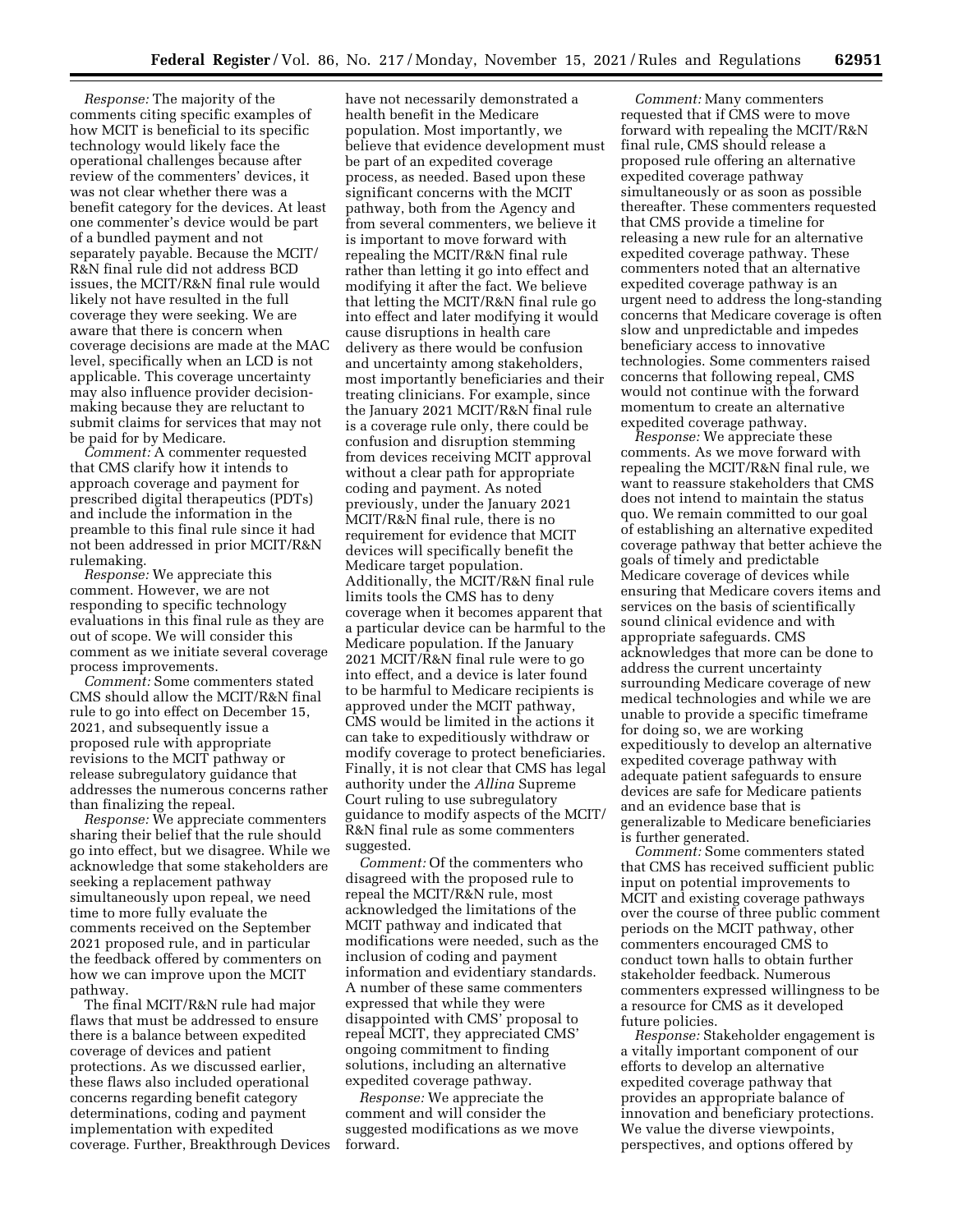commenters. As we move forward, we will continue to be open and transparent and will work with stakeholders in efforts to achieve consensus whenever possible.

Even with the repeal of the MCIT/ R&N final rule, we have a number of initiatives underway and in development within our existing authorities. These initiatives take into account the feedback CMS has received on the MCIT pathway to date, and we will leverage these initiatives to inform future policy making in this space.

Further, CMS has multiple pathways to facilitate engagement such as the Medicare Evidence Development and Coverage Advisory Committee (MEDCAC) and the public input process through the **Federal Register**. We are also receptive to informal engagement with stakeholders, including with manufacturers who are interested in the development of a new expedited coverage pathway. In addition, we are also exploring other potential avenues to facilitate timely and transparent stakeholder engagement, including listening sessions or town hall meetings, in order to receive additional feedback from stakeholders that can help inform CMS' development of an alternative expedited coverage pathway. In addition, we are initiating coverage process improvements, including engaging AHRQ to explore updating the CED study criteria, as well as exploring options of expediting the NCD process, including future rulemaking.

*Comment:* Some commenters who disagreed with CMS' proposal to repeal the MCIT/R&N final rule asserted that the patient protections in place in the MCIT/R&N final rule, specifically the reliance on FDA safety and efficacy requirements to grant coverage to Breakthrough Devices under MCIT, were sufficient to prevent beneficiary harm. Some of these commenters stated that CMS will be endangering the patients it is trying to protect if MCIT does not go into effect on December 15, 2021. Some commenters also noted that the data Medicare needs to evaluate a device has already been generated during the FDA approval process.

*Response:* We disagree that there are sufficient patient protections in the MCIT/R&N final rule. After consideration of all public comments received as we have worked to develop the MCIT pathway, and as we indicated in the September 2021 proposed rule, we no longer believe that FDA safety and effectiveness standards alone are sufficient to support open-ended Medicare coverage. FDA and CMS act under different statutes that have different goals and the standard for

Medicare coverage (that is, a determination that a device is reasonable and necessary for the diagnosis or treatment of illness or injury or to improve the functioning of a malformed body member) is not synonymous with the standards for FDA marketing authorization of devices, which are not specific to the Medicare population. CMS acknowledges that we have changed our position on this issue after further consideration of public comments and a review of all FDAdesignated Breakthrough Devices eligible for MCIT. As noted previously, granting all eligible FDA-designated Breakthrough Devices national coverage, the MCIT/R&N final rule establishes insufficient beneficiary protections for a subset of devices and must be revised.

Further, we strongly disagree that our repeal of the MCIT/R&N final rule will cause harm to beneficiaries. While there is no guaranteed national coverage that does not mean a given FDA-designated Breakthrough Device is non-covered. CMS' MACs are empowered to make reasonable and necessary coverage determinations on any device where there is not a nationally policy in place, including FDA-designated Breakthrough Devices. We reviewed fee-for-service claims data for several recent marketauthorized breakthrough devices. The majority of the FDA market authorized Breakthrough Devices that would have been eligible for the MCIT pathway: Were already paid through an existing mechanism, were directed to a pediatric population, were a diagnostic lab test, were subject to an existing NCD; or had no benefit category or an uncertain benefit category. Of those that would be separately payable by Medicare on a claim-by-claim basis, the reviewed devices were covered when reasonable and necessary and paid under the applicable Medicare payment system. Further, in general, there are typically many treatment options available in the practice of medicine and even if one particular item is not covered, beneficiaries have access to other treatment options.

*Comment:* Some commenters expressed that beneficiaries and their physicians should be provided with more latitude to assess the advantages and risks of a medical device to treat an individual's specific medical condition.

*Response:* Patients and their treating clinicians should have latitude to make informed treatment decisions. If we were to guarantee coverage of devices based solely on breakthrough status and FDA marketing authorization, rather than also consider whether the device provides an effective, reasonable and necessary treatment for Medicare

patients, there may not be enough information for patients and their treating clinicians to make an adequately informed decision with respect to use of the device for Medicare beneficiaries. Further, there may be an incentive for use of a device that has coverage under the MCIT pathway rather than a device that is not covered under the MCIT pathway which may be more beneficial to patients. This could adversely impact beneficiaries if there is another item or service available to treat the patient that has an evidence-base to suggest that it may lead to better health outcomes for Medicare patients.

*Comment:* Commenters asserted that the repeal of the MCIT/R&N final rule will undercut evidence development as innovators hold off on study development and enrollment while waiting on CMS to conduct rulemaking with evidentiary standards and other modifications to the MCIT pathway. These commenters also contend that CMS' repeal of the MCIT/R&N final rule could further stifle innovation by undercutting incentives to encourage investment in device development.

*Response:* Innovation is important to CMS and we strongly encourage innovators to develop reliable evidence to demonstrate that their device is beneficial for Medicare patients. If one of the biggest impediments to innovation is uncertainty, demonstrating with reliable evidence a device's value in treating Medicare patients will largely assist in removing that uncertainty. Ultimately, it is the responsibility of the innovator or manufacturer to demonstrate the value of their device. Evidence development should continue with or without CMS support.

*Final Decision:* After review of the public comments received, we are finalizing the repeal of the January 2021 MCIT/R&N final rule as proposed in the September 2021 proposed rule without modification.

# *B. Definition of* ''*Reasonable and Necessary*''

In general, section 1862(a)(1)(A) of the Act permits Medicare payment under Part A or Part B for items or services that are reasonable and necessary for the diagnosis or treatment of illness or injury or to improve the functioning of a malformed body member. The definition of ''reasonable and necessary'' in the MCIT/R&N final rule mirrored the longstanding CMS Program Integrity Manual's definition of ''reasonable and necessary'' with a modification to the appropriateness factor to specify when and how (upon publication of guidance) we would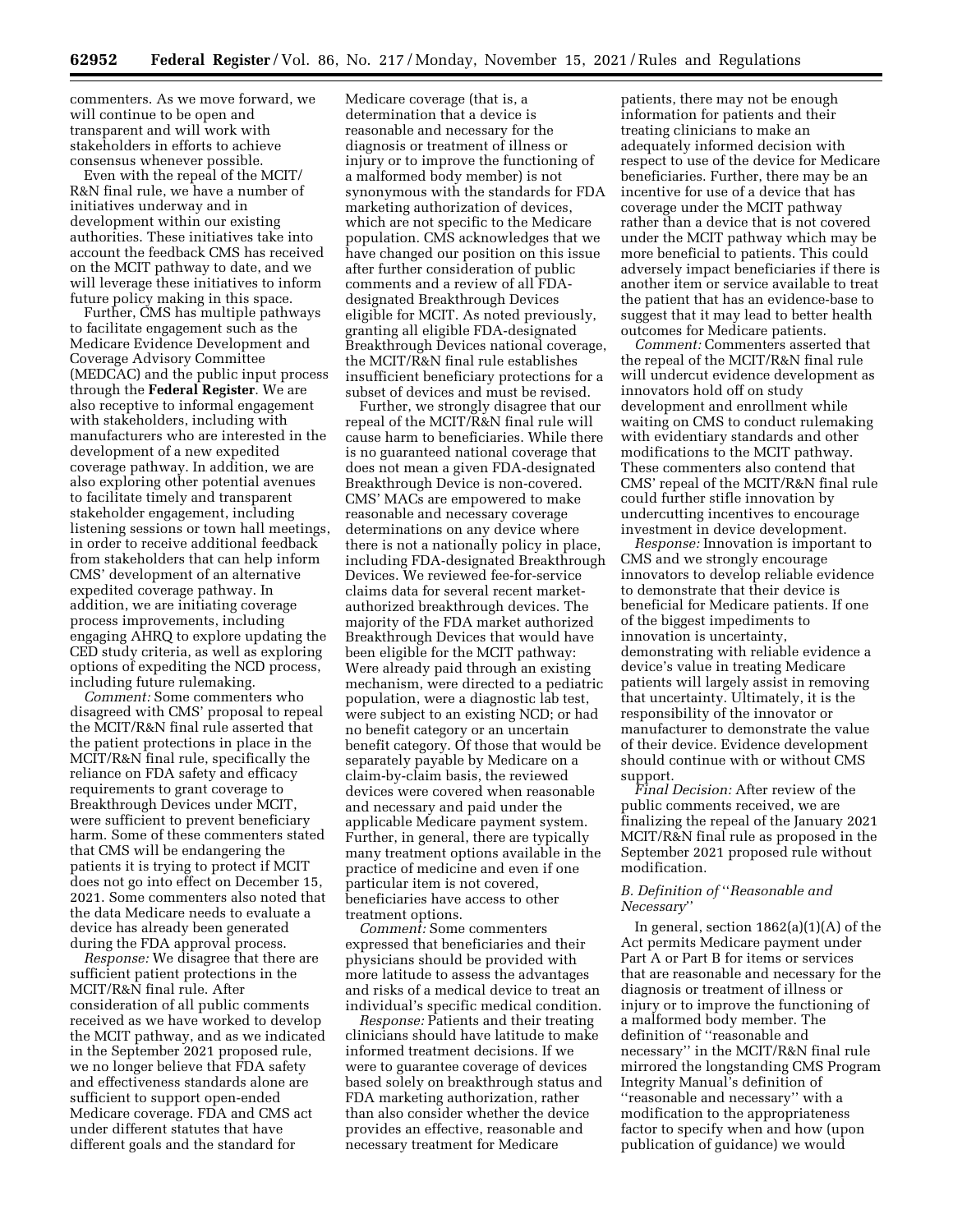utilize commercial insurer coverage policies.

Expanding the reasonable and necessary definition to systematically consider commercial insurer coverage presents implementation and appeals process challenges that would likely persist. In the preamble to the MCIT/ R&N final rule, in response to commenters concerns that the commercial insurer appropriateness criterion was vague, we stated our intention to gather additional public input on the methodology by which commercial insurers' policies are determined to be relevant to the reasonable and necessary appropriateness criteria. We stated that not later than 12 months after the effective date of the MCIT/R&N final rule (that is, December 15, 2021), we would publish for public comment, a draft methodology for determining when commercial insurers' policies could be considered to meet the reasonable and necessary definition appropriateness criterion for coverage of an item or service. Comments received in response to the March 2021 IFC expressed concern about how the commercial insurer policy provision would be implemented. Commenters also expressed concerns that the R&N definition included in the MCIT/R&N final rule, and more specifically the commercial insurance aspects of the definition, will remove existing flexibilities and potentially impact CMS' ability to ensure equitable health care access for all Medicare beneficiaries. Additionally, commenters suggested that the reasonable and necessary definition should be included in a separate rule as MCIT and R&N are independent and distinct provisions with different implications for Medicare policy. In light of our proposal to repeal the R&N definition, including the commercial insurance aspects of the MCIT/R&N final rule, we will not be issuing subregulatory guidance by March 15, 2022, on consideration of commercial insurer coverage polices when there is insufficient evidence to make a national or local coverage determination.

While we proposed to fully repeal the MCIT/R&N final rule as it is currently written, we invited comments on the R&N aspect of our proposal. In lieu of fully repealing the R&N rule, we considered whether the final rule should instead merely repeal the commercial insurance aspects of the rule. We also asked if CMS does consider future rulemaking to include defining reasonable and necessary, what criteria should CMS consider as part of the reasonable and necessary definition? For example, should CMS maintain the codification of the definition of ''Reasonable and Necessary'' as found in the Chapter 13 of the CMS Program Integrity Manual (PIM) or consider different criteria?

*Comment:* Most commenters supported the full repeal of the reasonable and necessary definition in the MCIT/R&N final rule. Similar to the past two public comment periods, many commenters requested that CMS bifurcate MCIT and R&N into separate rules because they are independent and distinct provisions with different implications for Medicare policy. Commenters noted that the codification of a R&N definition is significant because it affects all Medicare items and services and represents a change from current practice. Commenters reiterated their position that the definition needs more public input and CMS should ensure it receives feedback from all interested parties, which is a broader group than the audience with expertise and interest in the MCIT pathway.

*Response:* We agree that further stakeholder engagement on the topic is warranted; and therefore, we will finalize the repeal of the R&N definition. Similar to what we described previously for MCIT, we are exploring potential opportunities for obtaining additional stakeholder feedback via listening sessions, town hall meetings, or other means. We acknowledge the requests made by a number of commenters to bifurcate MCIT and R&N into separate rules for the purposes of future rulemaking. We will consider these comments as we address these issues in the future.

*Comment:* The commenters cited concerns that if codified, the definition of reasonable and necessary in the MCIT/R&N final rule would remove flexibility and may impact CMS's ability to ensure equitable health care. Some stated that the definition as finalized would be problematic for lab tests.

*Response:* Further stakeholder engagement on the topic is warranted. We will consider these comments as we address these issues in the future.

*Comment:* Several commenters questioned whether a codified definition is necessary as they believe that the current definition in Chapter 13 of the CMS Program Integrity Manual is a sufficient framework that preserves the necessary flexibility to provide appropriate access. A significant number of commenters indicated their support for maintaining the definition in subregulatory guidance. Commenters noted that CMS has not provided a clear rationale for why codification of the definition in regulation is necessary or

beneficial and that CMS should more clearly articulate the benefits and drawbacks associated with codification as compared to the status quo.

*Response:* We will finalize our proposed rule to repeal the R&N definition. As noted previously, we believe further stakeholder engagement on the definition is warranted. We will consider these comments as we address these issues in the future.

*Comment:* The majority of commenters supported the repeal of the commercial insurer criterion in the R&N definition. Commenters reiterated that commercial coverage policies already can (and have been) reviewed by CMS as part of the NCD process. Commenters further note that formalizing their inclusion could lead to an item or service that had been covered previously becoming non-covered depending on how a specific commercial payor may have determined coverage. Commenters reiterated their concerns regarding implementation of commercial insurer policy provisions, the potential of unnecessarily restricting coverage by relying on commercial insurer policies designed for a different population with different incentives, commercial insurer policies' lack of transparency, and potential for fraud and abuse. A few commenters cited a concern that some commercial plans consider costs in their decisions which could potentially violate the Medicare statutory prohibition regarding consideration of cost in coverage determinations. Lastly, a commenter questioned why CMS would want to cede this authority to other entities.

*Response:* We appreciate these comments. We agree with commenters that CMS can (and has) reviewed commercial policies in recent years as part of a national coverage analysis. After further consideration of public comments, we no longer agree with our position in the January 2021 MCIT/R&N final rule that it is necessary to include regulatory language to give us clear authority to review commercial insurers' policies. Because we are finalizing the full repeal of the R&N definition, we will not be issuing subregulatory guidance on consideration of commercial insurer coverage polices when there is insufficient evidence to make a national or local coverage determination. Further, we would like to clarify that while CMS has a long-standing position to not consider costs when making coverage determinations, it is not because of a statutory prohibition.

*Comment:* Though commenters were largely opposed to the inclusion of the commercial insurance aspects of the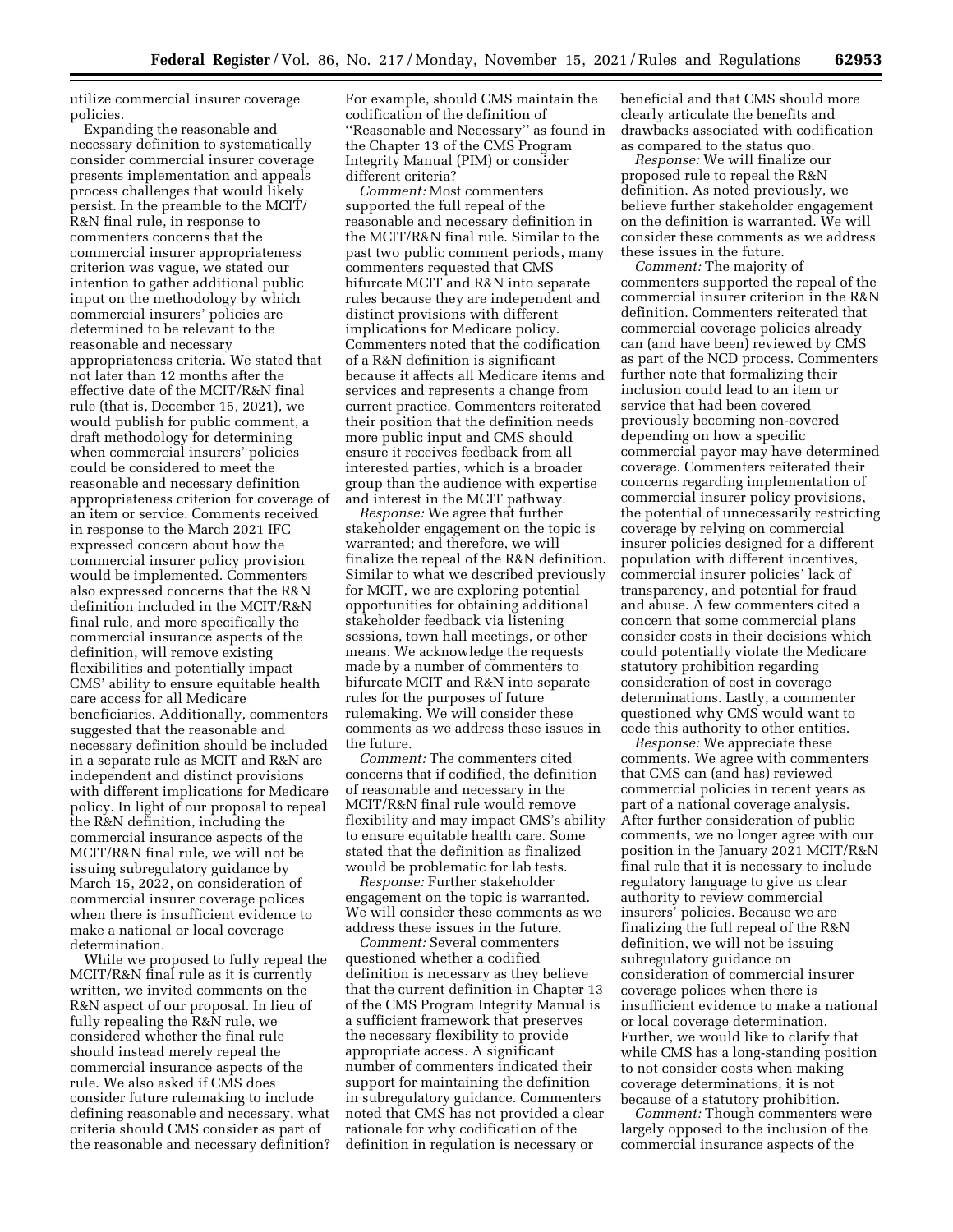R&N definition, some commenters offered alternative approaches for CMS to consider in applying commercial payer policies. Specifically, some commenters recommended commercial policies only be utilized as evidence to support expansion of coverage on a proposed policy or asking for a reconsideration of an existing one.

*Response:* We appreciate these comments. As noted previously, we can use the private market as a source of evidence for coverage.

*Comment:* A few commenters disagreed with CMS' proposal to fully repeal the definition of R&N. These commenters expressed their support for a R&N definition in line with the definition in Chapter 13 of the PIM. One of these commenters specifically encouraged CMS to codify the R&N definition stating that it is a much needed step and something that CMS has sought to do for decades.

*Response:* We appreciate these comments. However, after considering the totality of the comments, we believe that the overarching issues raised by commenters, in particular issues regarding the need for more clarity and broader stakeholder input, warrant further consideration and engagement before moving forward with a codified definition of R&N. As other commenters noted, a codified definition of R&N is a considerable change from current practice and will affect all Medicare services. We believe it is important to provide for additional stakeholder feedback on this topic that includes a wider group of stakeholders than those who may have offered input during rulemaking for the MCIT/R&N final rule. We look forward to engaging with stakeholders in the future as we determine appropriate next steps that are in the best interest of the Medicare program and all stakeholders.

*Comment:* Some commenters expressed opposition to only repealing the commercial aspects of the R&N definition. A commenter stated that trying to leave part of the rule in place now does not provide adequate opportunity for comment, as stakeholders do not truly know what is being proposed for comment.

*Response:* We appreciate these comments. We acknowledge that commenters representing a wide range of stakeholder groups want more clarity from CMS and more opportunities to provide input before we move forward with codifying a definition of R&N. As noted previously, we look forward to engaging with stakeholders on this topic.

*Comment:* Commenters provided many suggestions as to what criteria

CMS should consider as part of the R&N definition in response to our solicitation for that information in the September 2021 proposed rule. Specifically, a commenter noted that a definition of R&N should take into consideration the perspective of providers and enhance the ability of providers to use their medical judgment. Another commenter stated that CMS should adhere to a definition that is patient-focused. Some commenters noted that Medicare should consider the definition of appropriateness for Medicare beneficiaries since not all beneficiaries are aged 65 and older, and all beneficiaries should be considered. A commenter recommended that the definition should be expanded to include maintenance or prevention of deterioration of function as well. Some commenters expressed concern with the inclusion of 'safe and effective' in the definition and contend that Medicare coverage should not be dependent on meeting standards established by FDA for a different purpose. Some commenters recommended that CMS eliminate the inclusion of ''at least as beneficial as an existing and available medically appropriate alternative'' in the definition. A commenter stated that it was problematic as it as it appears to impose a comparative effectiveness requirement for coverage.

*Response:* We appreciate the informative and helpful recommendations provided by commenters. We will consider these comments for potential future policy development. As noted previously, we intend to provide additional opportunities for stakeholders to provide feedback on this topic and look forward to further engagement with stakeholders.

*Final Decision:* After review of the public comments received, we are finalizing the repeal of the January 2021 MCIT/R&N final rule as proposed in the September 2021 proposed rule without modification.

#### *C. Effect of Proposed Repeal*

In the September 2021 proposed rule, we stated that if the MCIT/R&N final rule is repealed as proposed, the revisions to part 405 of title 42 of the Code of Federal Regulations would not occur and the text would remain unchanged. Specifically, a definition of ''reasonable and necessary'' would not be included among the terms defined at 42 CFR 405.201(b) and the guidance that the rule would have required (subregulatory guidance on the topic of utilization of commercial insurer polies) would not be introduced. Additionally, subpart F, which wholly consisted of

Medicare Coverage of Innovative Technology, would not be added, and subpart F would remain reserved for other purposes.

After review of the public comments received, we are finalizing the repeal of the January 2021 MCIT/R&N final rule as proposed in the September 2021 proposed rule without modification.

#### **III. Regulatory Impact Analysis**

#### *A. Statement of Need*

The purpose of this final rule is to repeal the MCIT/R&N final rule. As stated in the preceding sections, we are repealing MCIT because this coverage policy is not in the best interest of Medicare beneficiaries. We are repealing the definition of R&N because further stakeholder engagement on the topic is warranted based on stakeholder feedback. CMS developed MCIT in part due to concerns that delays and uncertainty in Medicare coverage slowed innovation and impaired beneficiary access to important new technologies, specifically those designated as breakthrough devices by FDA. We believe that the finalized MCIT/R&N rule is not in the best interest of Medicare beneficiaries because the rule may provide coverage without adequate evidence that the Breakthrough Device would be a reasonable and necessary treatment for the Medicare patients that have the particular disease or condition that the device is intended to treat or diagnose.

The definition of ''reasonable and necessary'' in the MCIT/R&N final rule mirrored the longstanding CMS Program Integrity Manual's definition of ''reasonable and necessary'' with a modification to the appropriateness factor to specify when and how (upon publication of guidance) we would utilize commercial insurer coverage policies. This final rule to not codify the definition of R&N maintains the status quo with respect to the use of the CMS Program Integrity Manual's definition and is responsive to the numerous stakeholders who requested that, if CMS were to develop a definition of reasonable and necessary, that the stakeholder engagement process would require more than public comment via rulemaking.

Through this final rule we repeal the MCIT/R&N final rule and, as stated previously, intend to work with stakeholders to develop a coverage policy and definition for R&N that addresses the concerns they raised. CMS plans on hosting at least two stakeholder meetings with several audiences, including, but not limited to,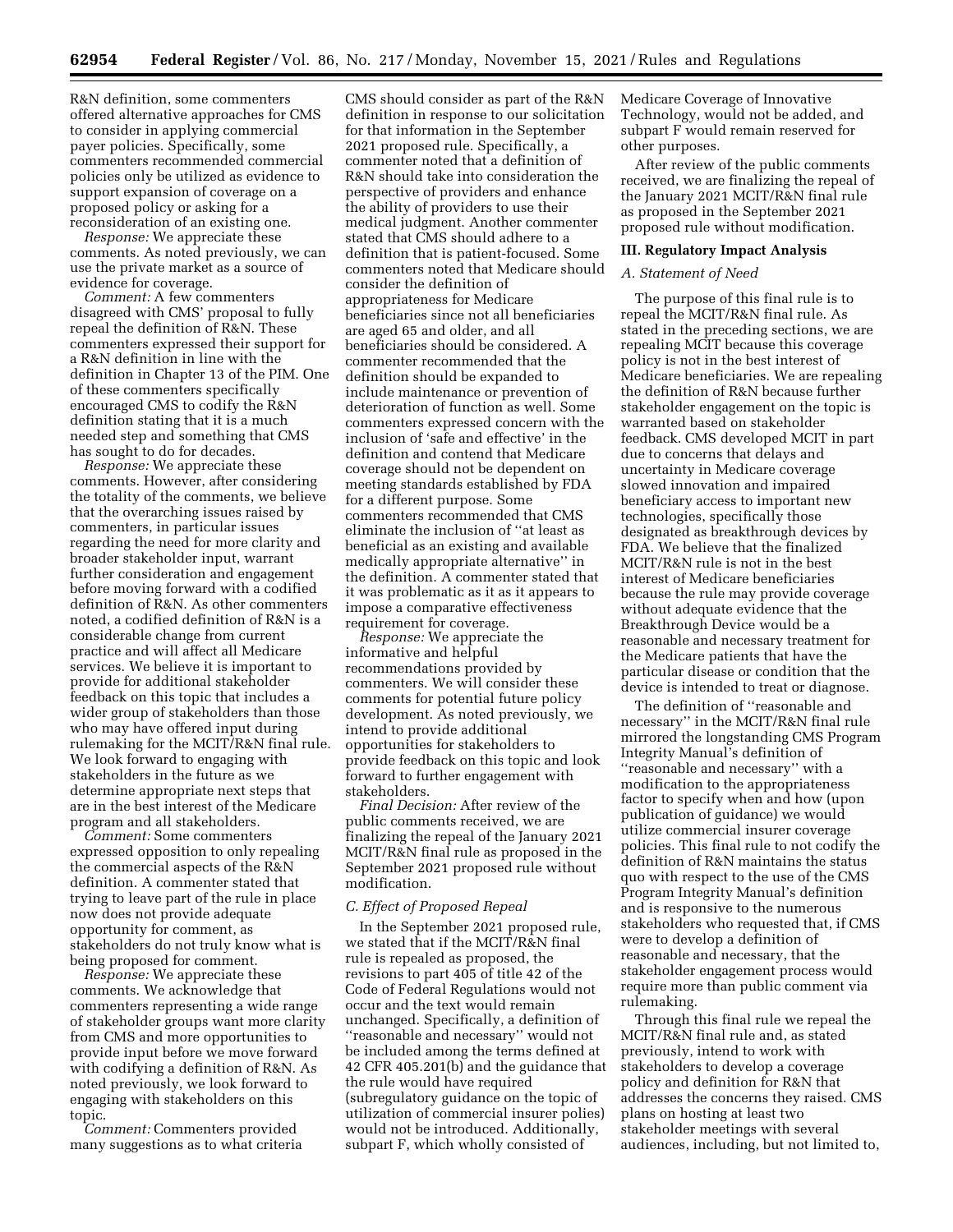manufacturers, clinicians, patients, and disability groups.

This final rule repeals the MCIT pathway and codification of the definition of ''reasonable and necessary.'' Because the January 2021 final rule effective date was delayed until December 15, 2021, the MCIT coverage pathway and definition of ''reasonable and necessary'' have not been implemented, and no payments for items and services have been made in relation to these provisions because they have not taken effect. In the January 2021 final rule, we included a robust regulatory impact analysis of these provisions. Because the final rule did not go into effect, and this final rule repeals the provisions, there has not been an impact from these provisions nor will there be an impact, relative to current coverage practice, upon repeal; however, effects would be nonnegligible relative to the future trajectory without this repeal.

In the September 2021 proposed rule, we examined the impact of the repealing the MCIT/R&N final rule as required by Executive Order 12866 on Regulatory Planning and Review (September 30, 1993), Executive Order 13563 on Improving Regulation and Regulatory Review (January 18, 2011), the Regulatory Flexibility Act (RFA) (September 19, 1980, Pub. L. 96–354), section 1102(b) of the Social Security Act, section 202 of the Unfunded Mandates Reform Act of 1995 (March 22, 1995; Pub. L. 104–4), Executive Order 13132 on Federalism (August 4, 1999), the Congressional Review Act (5 U.S.C. 804(2)).

Executive Orders 12866 and 13563 direct agencies to assess all costs and benefits of available regulatory alternatives and, if regulation is necessary, to select regulatory approaches that maximize net benefits (including potential economic, environmental, public health and safety effects, distributive impacts, and equity). Section 3(f) of Executive Order 12866 defines a ''significant regulatory action'' as an action that is likely to result in a rule: (1) Having an annual effect on the economy of \$100 million or more in any 1 year, or adversely and materially affecting a sector of the economy, productivity, competition, jobs, the environment, public health or safety, or state, local or tribal governments or communities (also referred to as ''economically significant''); (2) creating a serious inconsistency or otherwise interfering with an action taken or planned by another agency; (3) materially altering the budgetary impacts of entitlement grants, user fees, or loan programs or the rights and obligations of recipients thereof; or (4) raising novel legal or policy issues arising out of legal mandates, the President's priorities, or the principles set forth in the Executive order.

A regulatory impact analysis (RIA) must be prepared for major rules with economically significant effects (\$100 million or more in any 1 year). The MCIT/R&N 2021 final rule reached the economic threshold and thus was considered a major rule. Because this final rule completely repeals the provisions, this rule also reaches the economic threshold and its finalization is a major rule. Accordingly, we have prepared a Regulatory Impact Analysis that to the best of our ability presents the costs and benefits of the rulemaking. Therefore, based on our estimates, OMB's Office of Information and Regulatory Affairs has determined that this rulemaking is ''economically significant'' as measured by the \$100 million threshold, and hence also a major rule under Subtitle E of the Small Business Regulatory Enforcement Fairness Act of 1996 (also known as the Congressional Review Act).

#### *B. Detailed Economic Analysis*

## 1. MCIT Pathway

CMS considered alternatives to repealing the MCIT pathway and the definition of reasonable and necessary, such as maintaining the provisions of the MCIT/R&N final rule and further delaying the effective date. For the reasons described in detail in section II. of this rule such as patient safety and need for further public engagement, we chose to repeal the provisions. We note that further delay of the MCIT/R&N final rule would not alter the patient safety concerns inherent in the MCIT pathway.

As described in the MCIT/R&N final rule, the impacts of the MCIT pathway and defining ''reasonable and necessary'' were hard to quantify without knowing the specific Breakthrough Devices that would seek MCIT and other items and services that would be included in future NCDs and LCDs and the criteria that CMS would use for determining which commercial insurers will be considered.

In the MCIT/R&N final rule specifically for MCIT, we considered regulatory alternatives to combine Medicare coverage with clinical evidence development under section  $1862(a)(1)(E)$  of the Act, to take no regulatory action, or to adjust the duration of the MCIT pathway.

The impact of implementing the MCIT pathway was difficult to determine without knowing the specific

Breakthrough Devices that would be covered. In addition, many of these devices would be eligible for coverage in the absence of the rule, such as through a local or national coverage determination, so the impact for certain items may be the acceleration of coverage by just a few months. Furthermore, some of these devices would be covered immediately if the MACs decide to pay for them, which would result in no impact on Medicare spending for devices approved under this pathway. However, it is possible that some of these Breakthrough Devices would not otherwise be eligible for coverage in the absence of the rule. Because it was not known how these new technologies would otherwise come to market and be reimbursed, it was not possible to develop a point estimate of the impact. In general, we believed the MCIT coverage pathway would have ranged in impact from having no impact on Medicare spending to a temporary cost for innovations that are adopted under an accelerated basis.

The decision to enter the MCIT pathway would have been voluntary for the manufacturer. Because manufacturers typically join the Medicare coverage pathway that is most financially beneficial to them, this could result in selection against the existing program coverage pathways (to what degree is unknown at this point). In addition, the past trend of new technology costing more than existing technology could lead to a higher cost for Medicare if this trend continued for technologies enrolling in the MCIT pathway. Nevertheless, new technology may also mitigate ongoing chronic health issues or improve efficiency of services thereby reducing some costs for Medicare.

To demonstrate the potential impact on Medicare spending, for MCIT the CMS Office of the Actuary (OACT) developed three hypothetical scenarios that illustrate the impact of implementing the MCIT pathway. Scenarios two and three assumed that the device would not have been eligible for coverage in the absence of MCIT (see Table 1). The illustration used the new devices that applied for a NTAP in fiscal year (FY) 2020 as a proxy for the new devices that would utilize the MCIT pathway. The submitted cost and anticipated utilization for these devices was published in the **Federal Register**.8 In addition, we assumed that two manufacturers would elect to utilize the

<sup>8</sup>FY 2020 Hospital Inpatient Prospective Payment System (IPPS) Proposed Rule (84 FR 19640 and 19641) (May 3, 2019) *available at [https://](https://www.govinfo.gov/content/pkg/FR-2019-05-03/pdf/2019-08330.pdf) [www.govinfo.gov/content/pkg/FR-2019-05-03/pdf/](https://www.govinfo.gov/content/pkg/FR-2019-05-03/pdf/2019-08330.pdf)  [2019-08330.pdf](https://www.govinfo.gov/content/pkg/FR-2019-05-03/pdf/2019-08330.pdf)* (accessed October 17, 2019).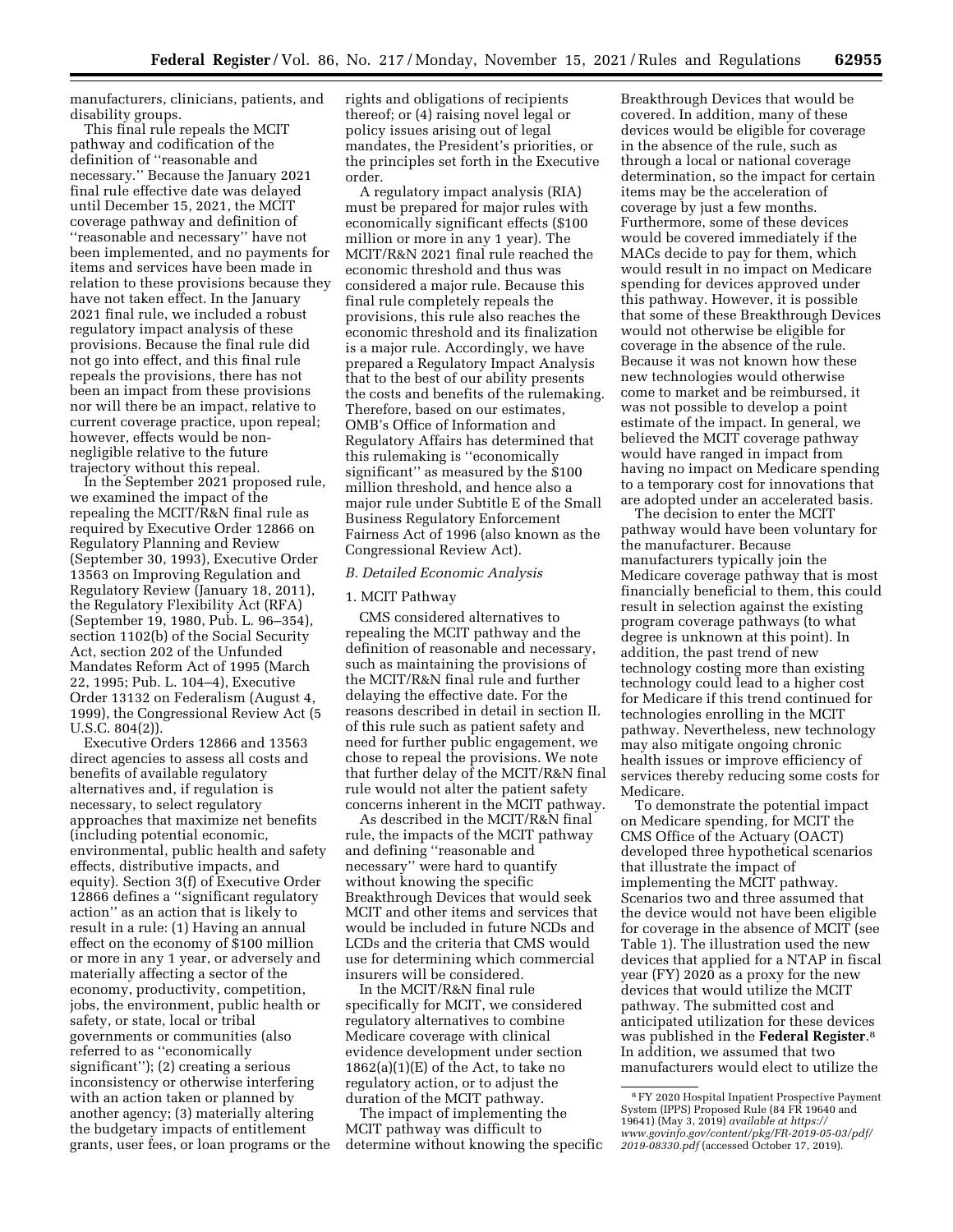MCIT pathway in the first year, three manufacturers in the second year, four manufacturers in the third year, and five manufacturers in the fourth year each year for all three scenarios. This assumption is based on the number of medical devices that received FY 2020 NTAP and were non-covered in at least one MAC jurisdiction by LCDs and related articles and our impression from the FDA that the number of devices granted breakthrough status is increasing. For the first scenario, the nocost scenario, we assumed that all the devices would be eligible for coverage in the absence of MCIT. If the devices received coverage and payment nationally and at the same time then there would be no additional cost under this pathway. For the second scenario, the low-cost scenario, we assumed that the new technologies would have the average costs (\$2,044) and utilization (2,322 patients) of similar technologies included in the FY 2020 NTAP application cycle. Therefore, to estimate the first year of MCIT, we multiplied the add-on payment for a new device by the

anticipated utilization for a new device by the number of anticipated devices in the pathway (\$2,044  $\times$  2,322  $\times$  2 = \$ 9.5 million). For the third scenario, the high-cost scenario, we assumed the new technologies would receive the maximum add-on payment from the FY 2020 NTAP application cycle (\$22,425) and the highest utilization of a device (6,500 patients). Therefore, to estimate for the first year of MCIT, we estimated similarly (\$22,425  $\times$  6,500 patients  $\times$  2 = \$ 291.5 million). For subsequent years, we increased the number of anticipated devices in the pathway by three, four, and five in the last two scenarios until 2024.9 In addition to not taking into account inflation, the illustration does not reflect any offsets for the costs of these technologies that would be utilized through existing authorities nor the cost of other treatments (except as noted). It is not possible to explicitly quantify these offsetting costs but they could substantially reduce or eliminate the net program cost. However, by assuming that only two to five manufacturers

would elect MCIT coverage, we implicitly assumed that, while more manufacturers could potentially elect coverage under MCIT, the majority of devices would have been covered under a different coverage pathway. Therefore, a substantial portion of the offsetting costs are implicitly reflected.

Based on this analysis, there was a range of potential impacts of MCIT as shown in Table 1. The difference between the three estimates demonstrates how sensitive the impact is to the cost and utilization of these unknown devices.

Because MCIT has not yet been implemented, we lack evidence with which to update the earlier estimates, so Table 1, only differs from the analogous table accompanying the MCIT/R&N final rule in terms of the sign (that is, the direction) on the estimates and a shifting of the time horizon by one year so as to avoid stating this MCIT would have effects in the nearly-ended FY 2021.

# TABLE 1—ILLUSTRATED IMPACT ON THE MEDICARE PROGRAM BY MCIT COVERAGE PATHWAY

|                                       | Costs (in millions)       |                            |                              |                              |
|---------------------------------------|---------------------------|----------------------------|------------------------------|------------------------------|
|                                       | FY 2022                   | FY 2023                    | FY 2024                      | FY 2025                      |
| No-cost Scenario<br>Low-cost Scenario | \$0<br>$-9.5$<br>$-291.5$ | \$0<br>$-23.7$<br>$-728.8$ | \$0<br>$-42.7$<br>$-1.311.9$ | \$0<br>$-66.4$<br>$-2.040.7$ |

The RFA requires agencies to analyze options for regulatory relief of small entities. For purposes of the RFA, small entities include small businesses, nonprofit organizations, and small governmental jurisdictions. Some hospitals and other providers and suppliers are small entities, either by nonprofit status or by having revenues of less than \$7.5 million to \$38.5 million in any 1 year. Individuals and States are not included in the definition of a small entity. For the MCIT/R&N final rule, we reviewed the Small Business Administration's Table of Small Business Size Standards Matched to North American Industry Classification System (NAICS) Codes to determine the NAICS U.S. industry titles and size standards in millions of dollars and/or number of employees that apply to small businesses that

could be impacted by this rule. We determined that small businesses potentially impacted by that rule include surgical and medical instrument manufacturers (NAICS code 339112, dollars not provided/1,000 employees), Offices of Physicians (except Mental Health Specialists) (NAICS code 621111, \$12 million/employees not provided), and Freestanding Ambulatory Surgical and Emergency Centers (NAICS code 621493, \$16.5 million/employees not provided). Because the impact of this final rule is ultimately no change in current coverage policy, we determined that small businesses identified would not be impacted by this final rule. Given the nature of the breakthrough devices market authorized thus far and the timely notification of the MCIT/R&N final rule's delay of effective date, we do

not anticipate that small businesses would have made investment decisions or experienced a loss of anticipated positive reimbursement as a result of the MCIT/R&N final rule. Because MCIT has not gone into effect, and we are repealing the rule, payments have not occurred under MCIT; therefore, the impact of this final rule is neither an increase nor decrease in revenue for providers. We are not preparing a further analysis for the RFA because we have determined, and the Secretary of the Department of Health and Human Services (the Secretary) certifies, that this final rule will not have a significant negative economic impact on a substantial number of small entities because small entities are not being asked to undertake additional effort or take on additional costs outside of the ordinary course of business.

<sup>9</sup>An indirect effect of the final rule would be decreased distortions in the labor markets taxed to support the Medicare Trust Fund. Such distortions are sometimes referred to as marginal excess tax burden (METB), and Circular A–94—OMB's guidance on cost-benefit analysis of Federal programs, available at *[https://www.whitehouse.gov/](https://www.whitehouse.gov/sites/whitehouse.gov/files/omb/circulars/A94/a094.pdf)* 

*[sites/whitehouse.gov/files/omb/circulars/A94/](https://www.whitehouse.gov/sites/whitehouse.gov/files/omb/circulars/A94/a094.pdf)  [a094.pdf](https://www.whitehouse.gov/sites/whitehouse.gov/files/omb/circulars/A94/a094.pdf)*—suggests that METB may be valued at roughly 25 percent of the estimated transfer attributed to a policy change; the Circular goes on to direct the inclusion of estimated METB change in supplementary analyses. If secondary costs and cost savings—such as decreased marginal excess tax

burden, in the case of this final rule—are included in regulatory impact analyses, then secondary benefits must be as well, in order to avoid inappropriately skewing the net benefits results, and including METB only in supplementary analyses provides some acknowledgement of this potential imbalance.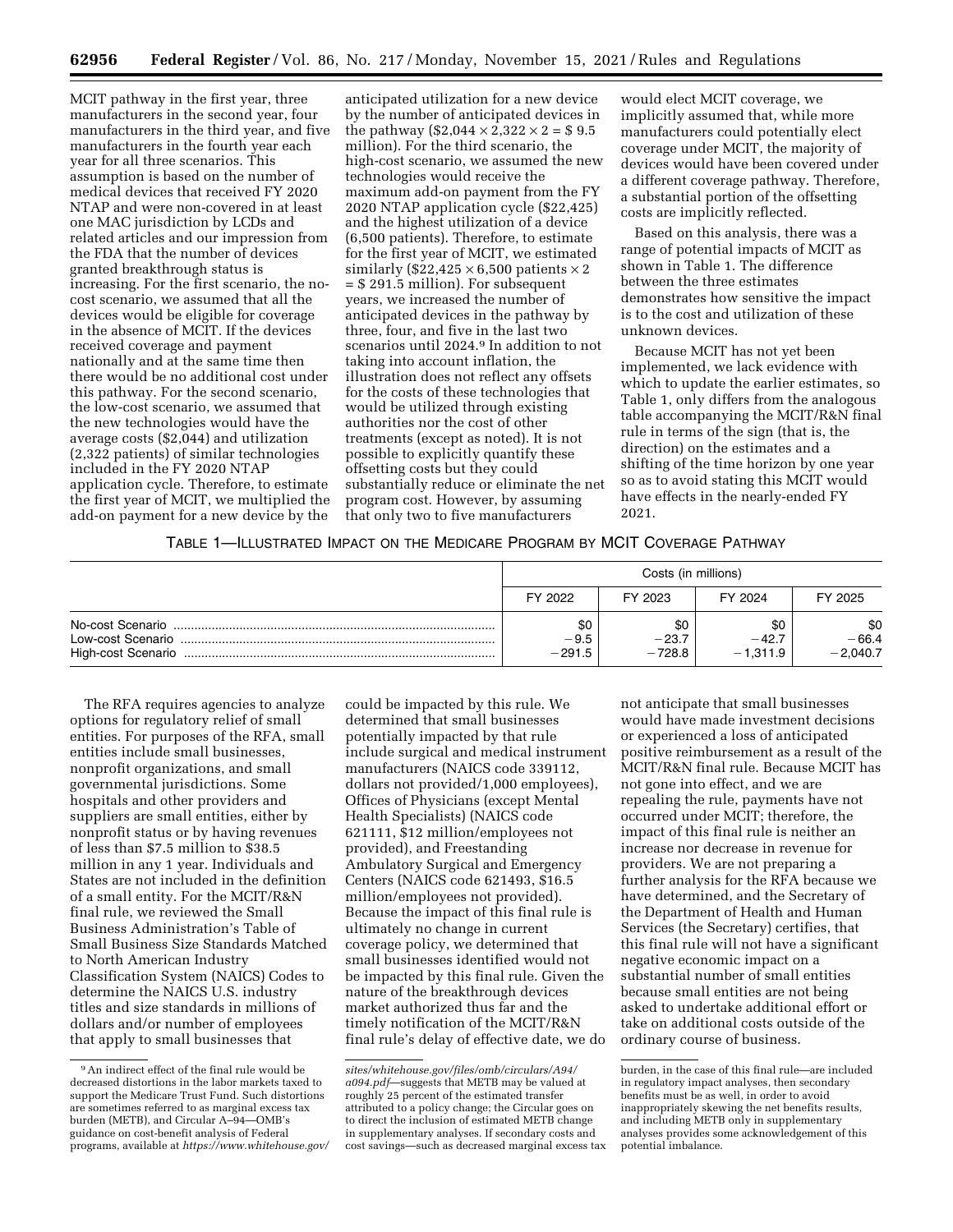In addition, section 1102(b) of the Act requires us to prepare a regulatory impact analysis if a rule may have a significant impact on the operations of a substantial number of small rural hospitals. This analysis must conform to the provisions of section 604 of the RFA. For purposes of section 1102(b) of the Act, we define a small rural hospital as a hospital that is located outside of a Metropolitan Statistical Area for Medicare payment regulations and has fewer than 100 beds. We are not preparing an analysis for section 1102(b) of the Act because we have determined, and the Secretary certifies, that this final rule would not have a significant impact on the operations of a substantial number of small rural hospitals because small rural hospitals are not being asked to undertake additional effort or take on additional costs outside of the ordinary course of business. Obtaining Breakthrough Devices for patients is at the discretion of providers. We are not requiring the purchase and use of Breakthrough Devices. Providers should continue to work with their patients to choose the best treatment. For small rural hospitals that provide Breakthrough Devices to their patients, this final rule would not change the way they are currently covered through the Medicare program.

2. ''Reasonable and Necessary'' Definition

In order to demonstrate the potential impact on Medicare spending for the

definition of ''reasonable and necessary'' in the MCIT/R&N final rule we developed scenarios that illustrated the impact of implementing the two alternatives considered (no change/not codifying a definition and codifying a definition). One of the options was making no change, that is not codifying the definition of ''reasonable and necessary'' in regulations. The number of NCDs and LCDs finalized in a given year can vary and the cost of items and services within the coverage decisions varies. Further, while we reviewed coverage of items and services, we did not take into account unique Medicare rules regarding which type of providers/ clinicians may furnish certain services, place of service requirements, or payment rules. Our analysis was based on whether Medicare covered or noncovered an item or service and based on the numbers of NCDs and LCDs finalized in 2020 (see Table 1). In 2020, CMS and the MACs finalized 3 NCDs and 31 LCDs. (This number represents new LCDs in 2020 and made publicly available via the Medicare Coverage Database. If more than one MAC jurisdiction issued an LCD on the same item or service with the same coverage decision, only 1 of the LCDs was included in the count.) Of the NCDs finalized in 2020, all 3 resulted in expanded national Medicare coverage. Because none of those NCDs resulted in non-coverage, we did not evaluate whether commercial insurers would have covered the item or service.

Therefore, based on 2020 data for NCDs only, the impact would be \$0.

Of the 31 LCDs, 27 provided Medicare positive coverage and 4 resulted in noncoverage. For these non-covered items and services, we established that the possible range of the cumulative cost of covering them could be from \$0 to \$3.4 billion for a single year (based on price and approximate Medicare beneficiary utilization). Because our analysis looked for any commercial insurer that covered the item or service, the cost may be less when utilizing commercial insurer polices that represent a majority of covered lives. In addition, even if a commercial insurer covers an item or service, the final rule did not require automatic Medicare coverage. Therefore, not all items and services that are noncovered by Medicare but covered by commercial insurance would be presumed covered under the MCIT/R&N final rule. Rather, commercial insurer coverage would have been a factor that CMS would have taken into account as part of the body of evidence in determining coverage through the NCD and LCDs processes. Because not all commercial insurer positive coverage will necessarily translate to Medicare coverage and because CMS was to define which types of commercial insurers (based on majority of covered lives) would be relevant, we believe that commercial insurer coverage impact is likely much smaller, closer to 15 to 25 percent of \$3.4 billion, that is, \$51 to \$880 million.

TABLE 2—ILLUSTRATED IMPACT FOR THE MEDICARE PROGRAM BY DEFINITION OF REASONABLE AND NECESSARY

| Estimated change in Medicare costs for the<br>alternatives considered for the MCIT/R&N final rule |                     |  |
|---------------------------------------------------------------------------------------------------|---------------------|--|
| No change<br>(not codifying a<br>definition)                                                      | Codified definition |  |
| \$0                                                                                               | \$51–880 million    |  |

Section 202 of the Unfunded Mandates Reform Act of 1995 also requires that agencies assess anticipated costs and benefits before issuing any rule whose mandates require spending in any 1 year of \$100 million in 1995 dollars, updated annually for inflation. In 2021, that threshold was approximately \$158 million. This final rule would not impose a mandate that will result in the expenditure by State, local, and Tribal Governments, in the aggregate, or by the private sector, of more than \$158 million in any one year.

Executive Order 13132 establishes certain requirements that an agency must meet when it promulgates a final

rule that imposes substantial direct requirement costs on State and local governments, preempts State law, or otherwise has federalism implications. Since this final rule does not impose any costs on State or local governments, the requirements of Executive Order 13132 are not applicable.

*Comment:* A few commenters expressed concerns regarding the financial impact of the MCIT/R&N final rule, including that CMS' impact estimate of \$0 to \$4 billion over the first several years indicated that CMS could not assess the potential impact given the multiple variables involved. Another commenter asserted that the MCIT/R&N

final rule significantly underestimated anticipated spending and would accelerate Medicare Trust Fund insolvency.

*Response:* We acknowledge that assessing the financial impact of MCIT, with multiple variables and limited access to publicly available data to derive impacts, makes it difficult to estimate precise spending on the policy. For future rulemaking, we anticipate this estimate to become more finely tuned as more public-facing data about Breakthrough Devices becomes available.